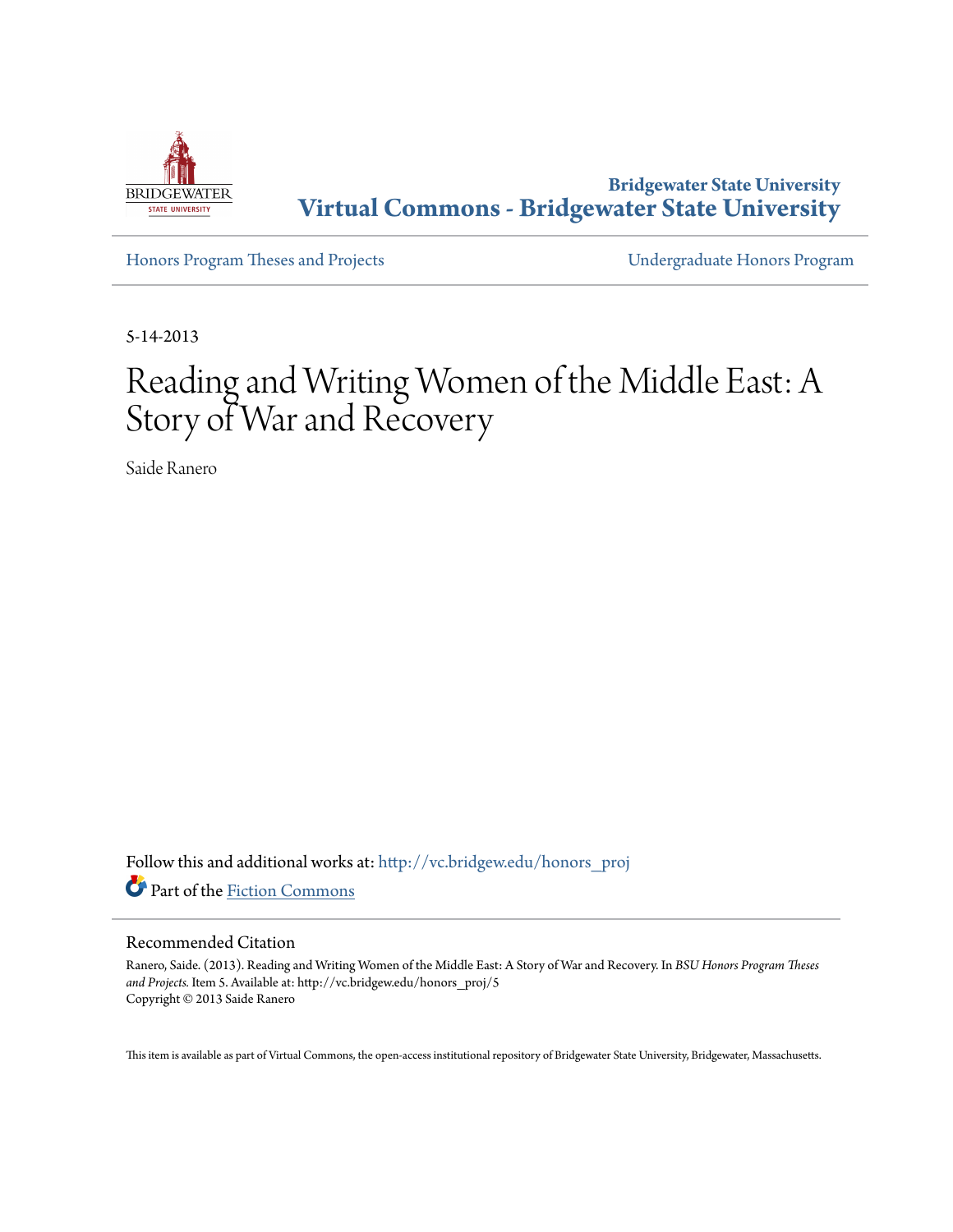Reading and Writing Women of the Middle East: A Story of War and Recovery

Saide Ranero

Submitted in Partial Completion of the Requirements for Departmental Honors in English

Bridgewater State University

May 14, 2013

Dr. Lee Torda, Thesis Director Dr. Ellen Scheible, Committee Member Dr. Benjamin Carson, Committee Member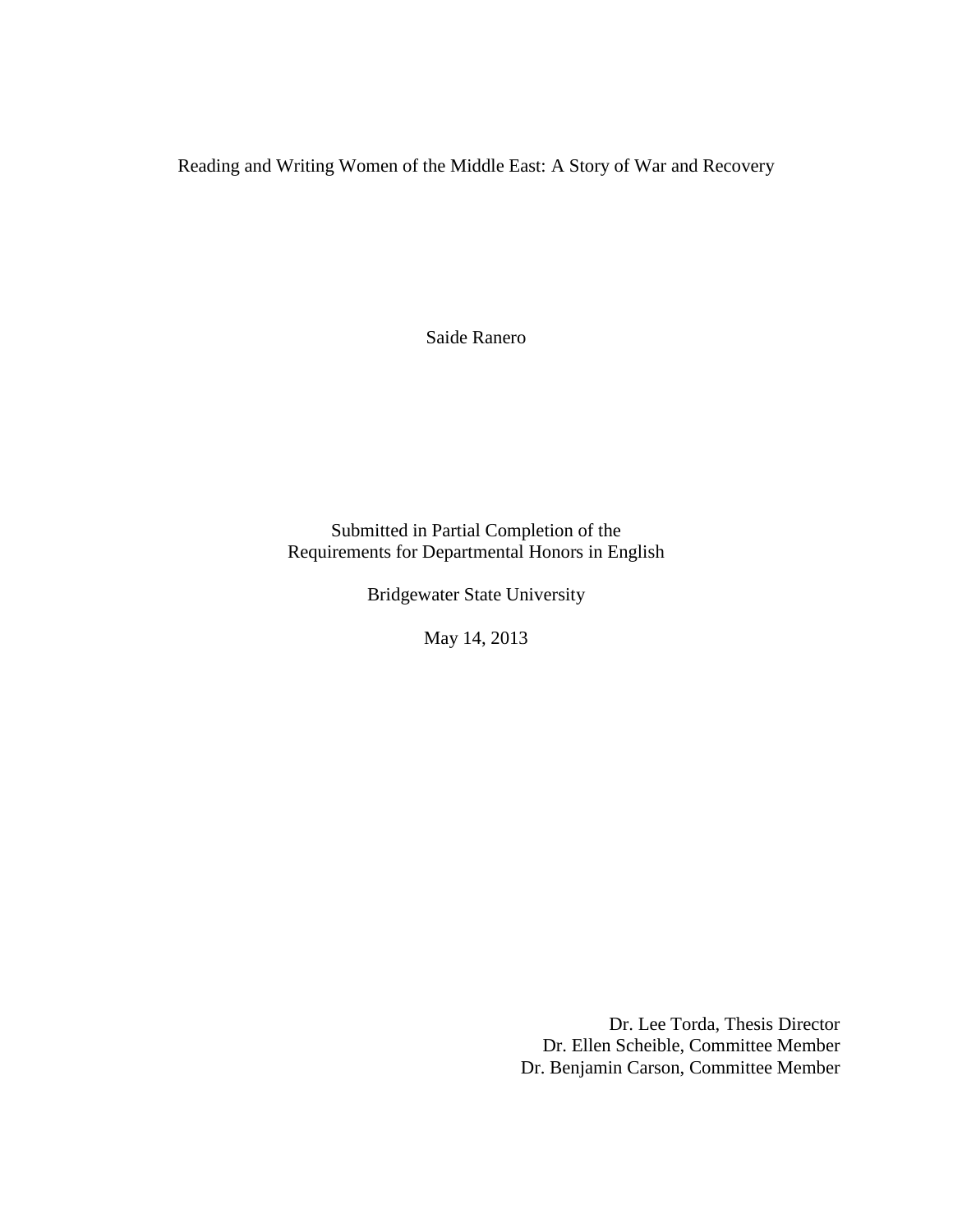#### Part Two

#### Chapter VII

## My Heart and my Body

After spending a couple of days thinking about what Suzanna had told me, losing sleep over whether to lose my virginity to Joshua or not, I went to the only woman I knew I could go to, someone who would not judge me; my Aunt Nay. She had been battling breast cancer for couple years now and seeing her so fragile broke my heart, but she was the only woman that felt comfortable talking to about this subject. I knew my mother would freak out if I tried to talk to her about Joshua. She would yell at me for even thinking about sex. She would throw in my face that I would bring shame to my family. Although my family seemed very open-minded and understanding of me going out or having a boyfriend, like any Western family would, this subject would turn them straight Arabic on me. This would get them playing the honor and disgrace card. My Aunt was the only woman that always supported me no matter what the consequences were. When I told her what I was thinking she had only one answer for me.

"Do what you heart tells you under one condition: make sure you would never regret it for the rest of your life."

She confided in me that she had slept with her high school sweetheart even though my grandparents never approved of him. These were the same grandparents that never approved of my mother either because she was a farmer's daughter. These were the same grandparents that made her marry an older man that, on the night of his wedding to my Aunt discovered that she wasn't a virgin and blamed them for giving him a "used" woman. I knew then that my decision was hard, but I also knew that my mind was set.

That day I went back home to prepare myself. I had no one else to talk to about my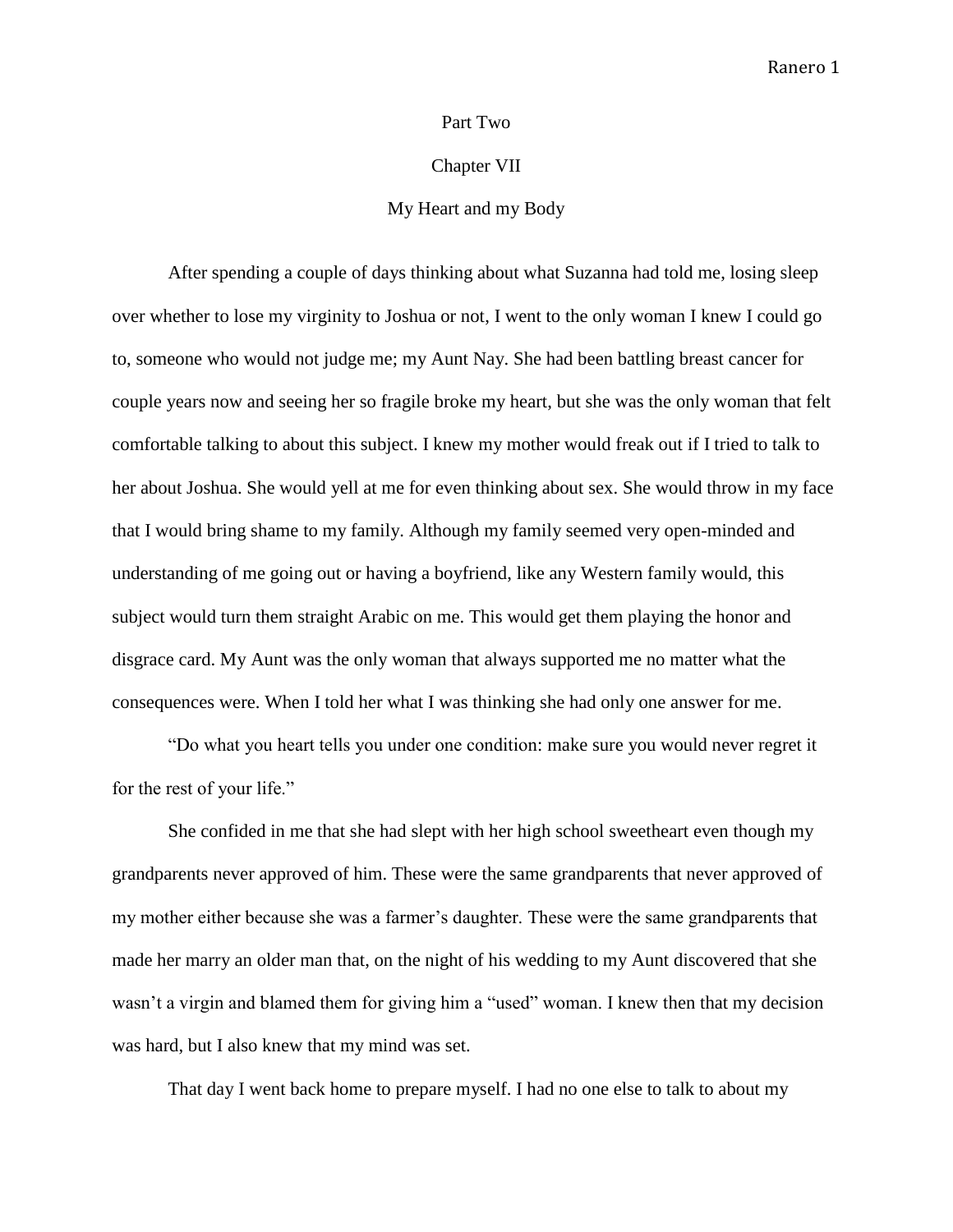decision because Suzanna was still not really talking to anyone, and she was always home staring at the TV. I told Joshua that we were having a late picnic in the caves where we first kissed, and that he should bring his swimming trunks because we were going to swim. I took my father's car that night and told him that I was going to spend the night with some friends. I picked Joshua up and went to the beach. We walked until we crossed the rocks and reached the other side of the beach where the water was peaceful and the moon reflected on the surface. It was a perfect night. After we found a level spot beside the caves that I believed to be a getaway for some ancient princess, we ate a little bit of the ham sandwiches I made. He looked at me.

"You look a little nervous tonight. Is everything ok?"

I didn't know what to say. How do you tell a guy that you love him and you want him to be your first? All I did was look down. For some reason it felt that he knew that he needed to spare me the embarrassment of telling him what was on mind. That what was on my mind was to sleep with foreign guy and dishonor my family's name. That what was on my mind was not only to make love to a guy, but also to make love to a Jewish guy. Was I taking revenge on Joshua for the pain my own country caused me and my generation ?

I didn't care.

All I cared about that night was that I wanted him; I wanted him to take me. Joshua stood up and gave me his hand to help me stand up.

"Let's go for a swim," he said. "The water looks so warm. Back home you wouldn't dream of swimming at night. The water is always freezing." We took our clothes off and went in. The water was all I needed to cool my heart. But it didn't help that he was so close to me because I could hear his. He suddenly lifted my legs and wrapped them around his waist. I could feel his body attached to mine, reacting with the pleasure of holding me so close. His hands were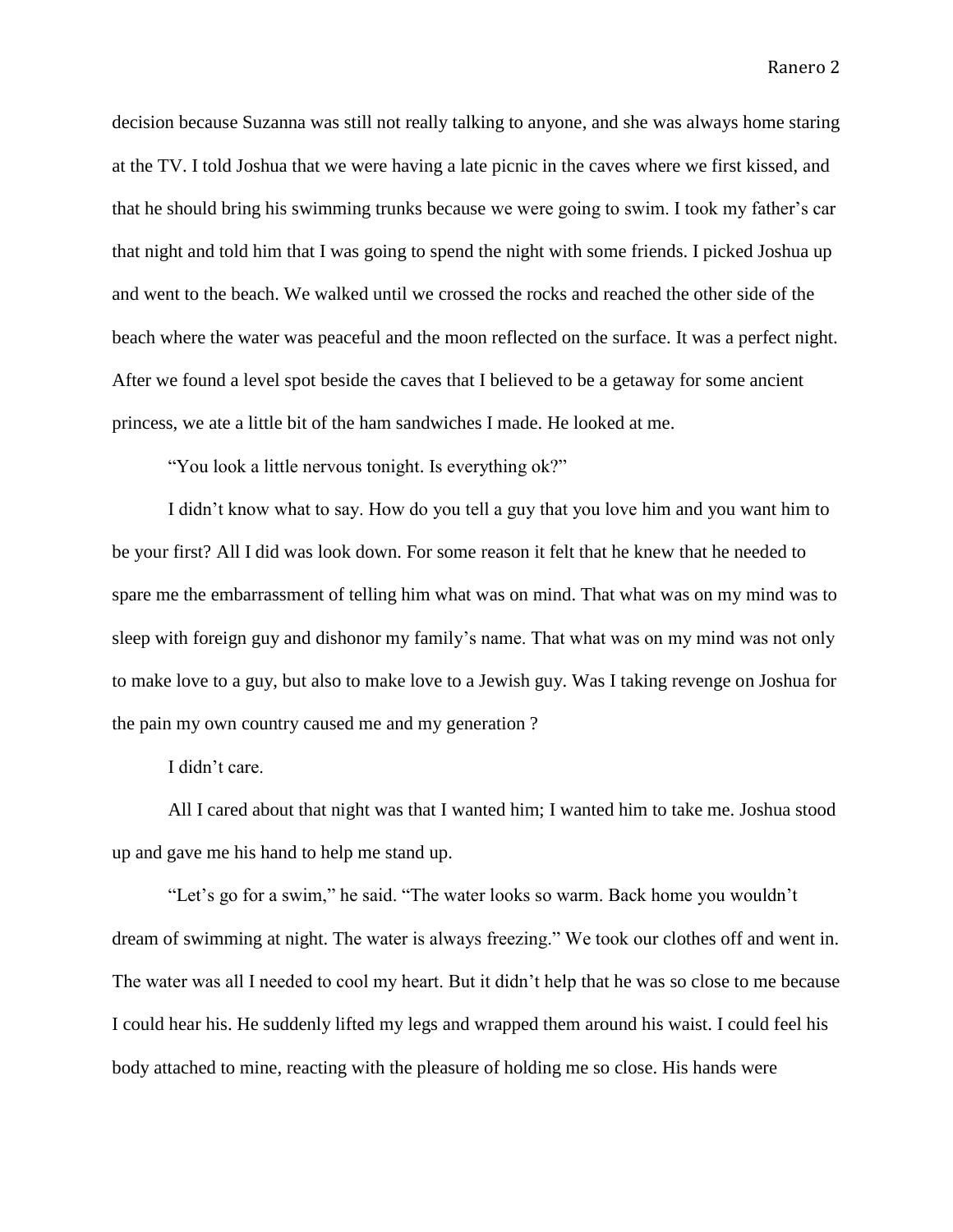caressing my back . I could feel his fingers running up and down my spine. My heart was about to explode right out of my chest. He looked into my eyes.

"I know what you want. You want me. I can see it in your face. I want you too. I have wanted you since the first day I met you. Why don't you say it? Why are you still not honest with me. Why won't you tell me that you want me. There is no shame in that." I looked at him with the most puzzled face.

"It is easy for you to say. You are not from here. If my family knows what I'm doing they'll never forgive me." And I looked down. He lifted my face with his hand and said:

"But your parents aren't here now, are they? I don't see them. There's only you and me here and that's it. Just us. I love you. You need to trust me with your body like you trust me with your heart." The only time in my life I forgot all about my parents, all about the fact that I was supposed to save myself for marriage, all about virginity and the fact that losing it this way was a sin, was this moment now. Why was it that sex was not a sin for my brother who bragged about his conquests in front of the whole family. He was considered a hero. If God said it was a sin to have sex before marriage then shouldn't the rule apply to him as well? One time I was watching a ridiculous movie version of the book The *Scarlet Letter* and Ester's daughter, at the end of the movie says: "Who is to say what is a sin in God's eyes?" I feel certain that the movie version had nothing to do with the book, but for some reason, as a young girl, the hypocrisy in that movie reminded me of the incident in church with the ladies and their gossip about the cleavage. Well, who *is* was to say that whatever I was about to do was a sin in God's eyes. I guess I decided to find out when I die. But for now I wanted my Jewish boyfriend to love me.

We started kissing and he started walking us out of the water. He held me in his arms as we got to the surface where our towels were laid on the ground. He laid me gently on the floor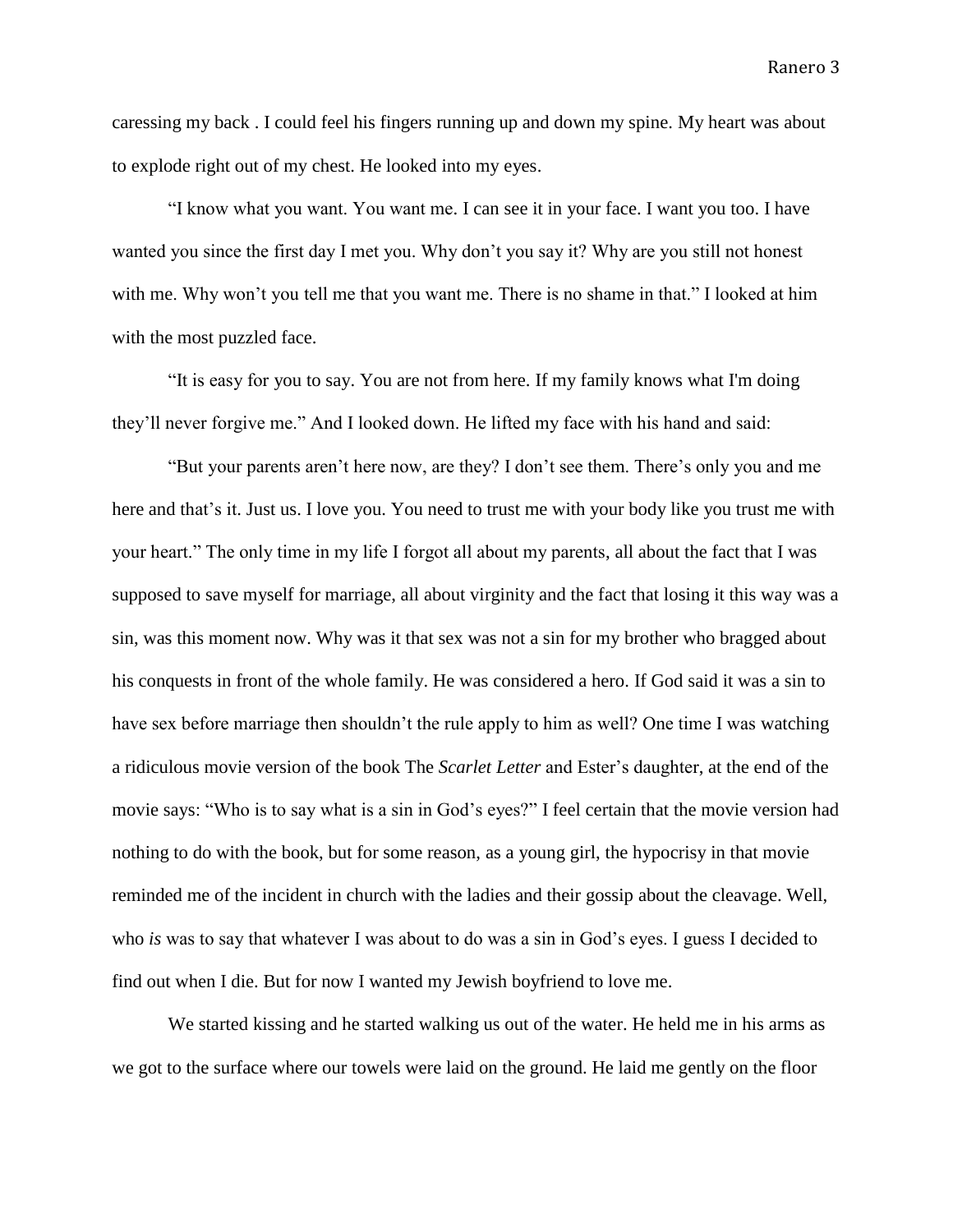and got on top of me. Before I knew my bikini top was not covering my breasts any more but it was his soft lips that were kissing them. The burning feeling that I had running through my veins kept my body warm. This mixed feeling of shame and pleasure was the most exiting feeling I had ever experienced. Thought of my parents disappeared. The voice of my mother telling me that a good girl would not let a man touch her before marriage; the voice of my father telling me that the family's honor was the most important thing in the world; my brother's voice telling the whole family that the girl he slept with was a slut because she gave it up too easy. They were all gone. The only thing that was left was the sound of Joshua's heavy breathing on top of me. And there he was; he was inside of me, inside of my body, inside of my soul and my heart.

The night seemed silent and peaceful. When the sun started to rise behind us out of the mountains we were still awake talking about my life here and about his life in America. What was going to happen to us? I didn't want to think that he was leaving in a couple months. He had invited me to go over next summer and visit him in America. I didn't feel like telling him that the Lebanese government didn't often give young people visas to travel for fear they would not come back. I preferred to keep the morning as beautiful as the night was. By eight, I knew I had to get up and go home before my mother started calling my friends houses, one-by-one looking for me. I knew that by now my dad would've called a taxi to go to work. We stood up to leave, and he took my hand and asked if I was ok. I told him I was, and I kissed him for a long time before my knees started shaking again. I dropped him off at his friend's house and went home. My mother's questions about my night didn't bother me that day and lying to her didn't feel as wrong as it felt before. I took a shower and slept all day dreaming about Joshua's skin on top of mine and about a life I could've had with him if I wasn't stuck here.

When I woke up, I decided not to leave the house that day so as not to give my parents a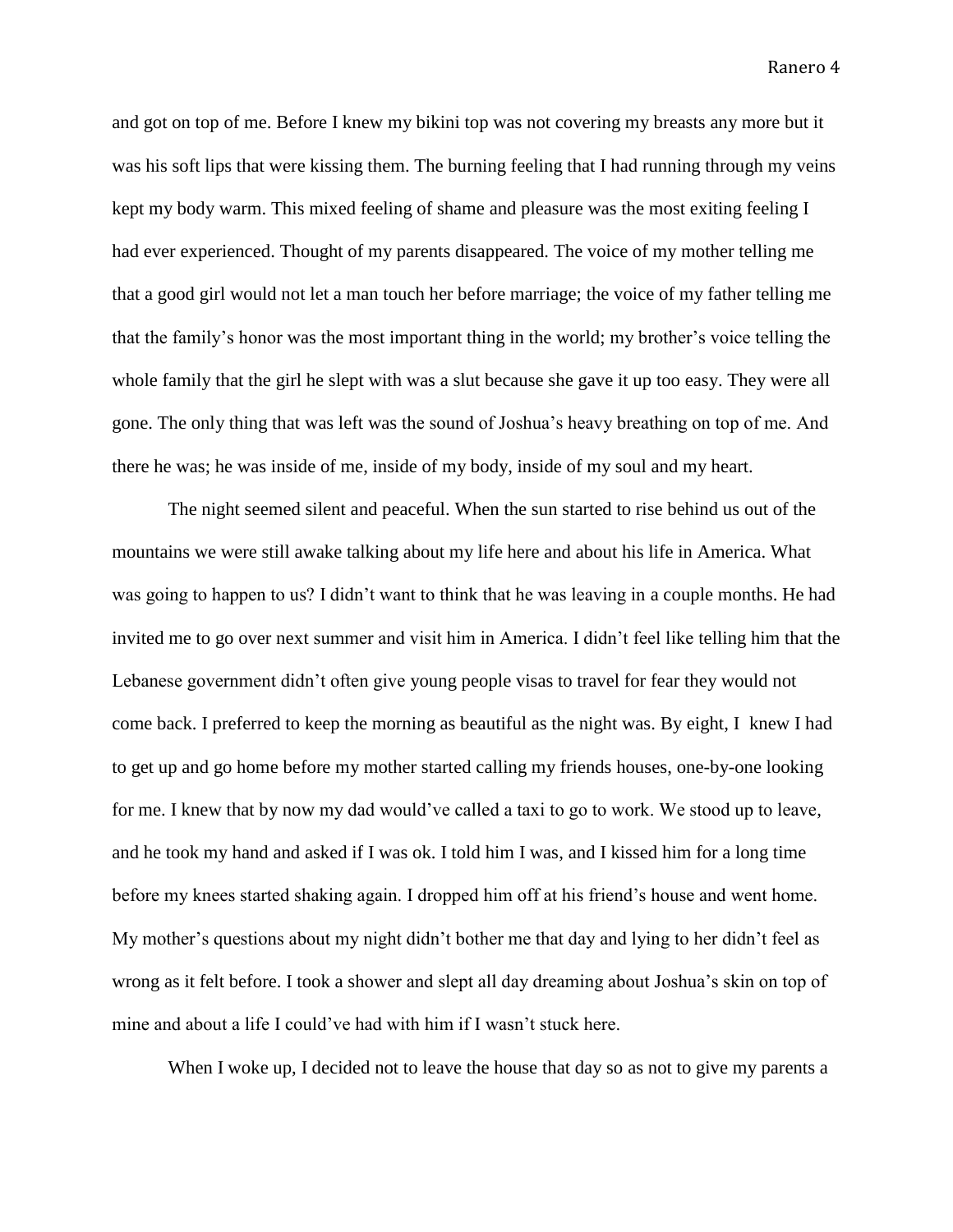reason to question me, but I stayed on the phone with my Jewish lover all night talking about what we would do if we were with each other at that moment. I wasn't worried about being overheard because I knew that my parents didn't really understand English. And when they asked I told them that I was talking to an Australian girl that I had met on the beach.

He stayed on the phone until I was about to fall asleep and the last think we said to each other was I love you.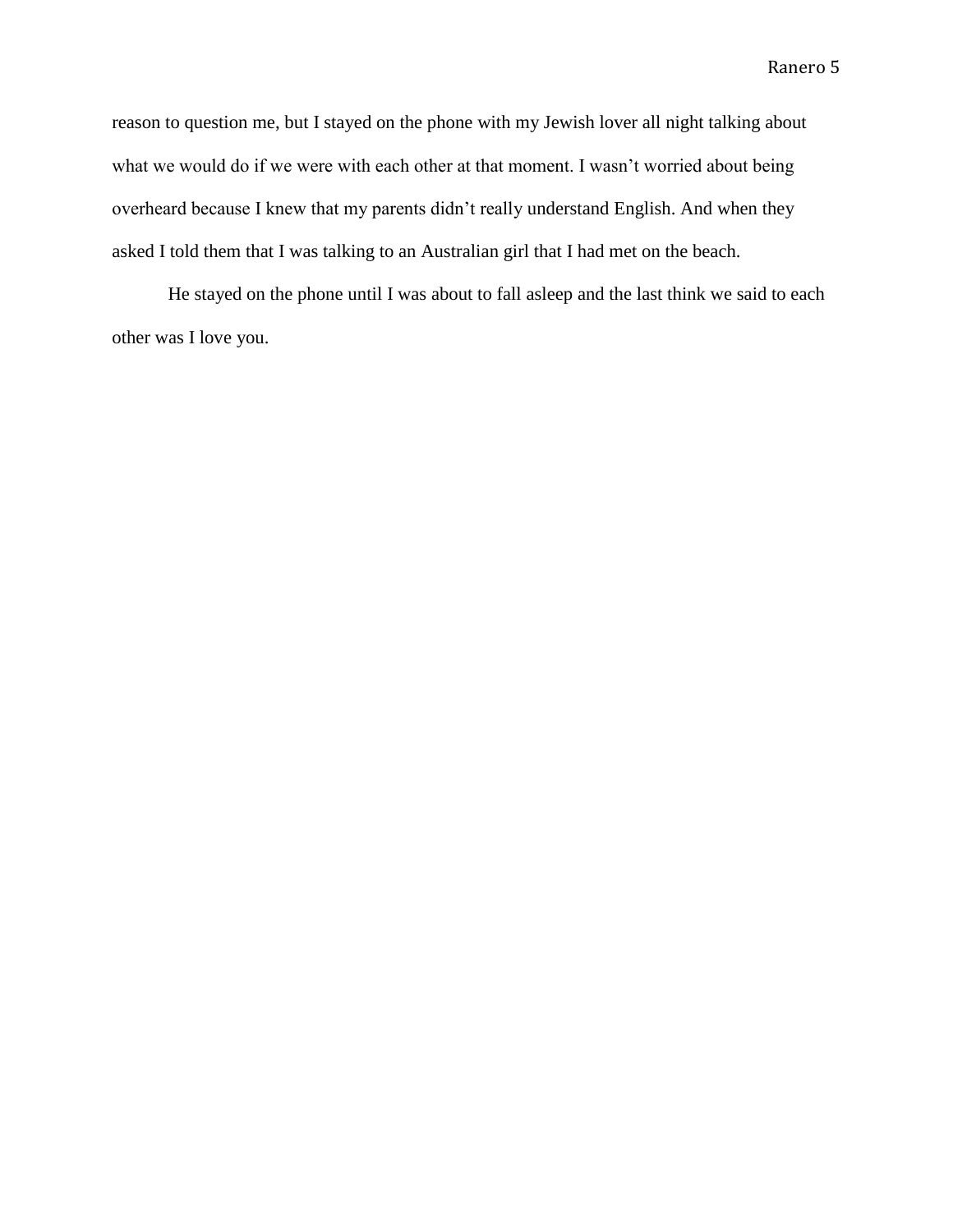#### Chapter VIII

## Where Was God?

My family seemed fine with me when I finally told them that I was dating an American guy. Of course I left out the fact that he was Jewish. I made him promise me to lie if they ever asked him his religion, to say that he was Christian. The conversation would have never gone beyond that because of their English. When Joshua finally came over, my brother kept giving him threatening looks. I knew that he was trying to warn him not to fool around with his little innocent sister; little did he know that Joshua and I had been with each other on the beach almost every night. I would've loved to tell him everything just to see the look on his face when he knew that his sister lost her precious virginity to a Jewish boy.

I had something on him as well. He had been doing tattoos in my father's barbershop for the past three months without him knowing. I knew that if my father knew that his only son was into tattoos, that he himself had five tattoos in places that didn't show, my father would've disowned him. Tattoos for my father were a sign of rebellion. In his opinion only prisoners had tattoos. So of course I never told him that my boyfriend had an eagle on his back either.

One morning Suzanna called me at eight in the morning begging me to attend a protest in Beirut with her. I asked her what the protest was about but she wouldn't tell me on the phone and made me promise to meet her at the bus stop in Byblos before the highway. I called Joshua to tell him that I was going; he hated the idea, and he thought it was dangerous. He was begging me not to get myself into anything that would get me in trouble with my parents. After a while, he gave up and told me to call him when I got back or meet him on the beach. I told my mother that I was going shopping with Suzanna. She gave me her permission right away. It was for Suzanna's sake. This was the first time since Rudy's death that Suzanna had called to make plans of any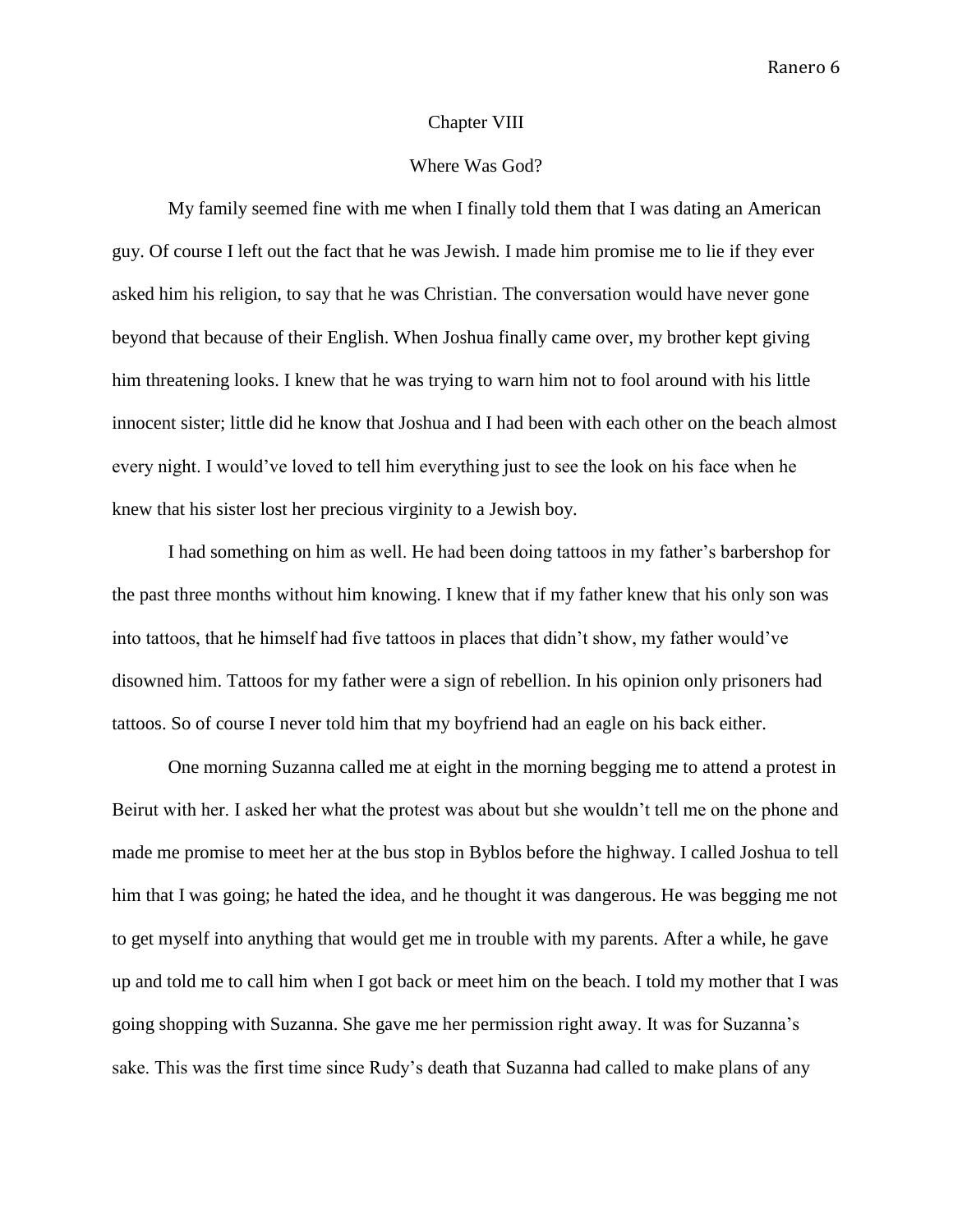kind.

In the end, that is why I went too. I knew that there was danger going to Beirut. I remembered on my way to the bus stop, the day my father took me on my first test drive. He drove me all the way to the end of the highway in Dbayeh, to the edge of Ashrafieh right across from Saint Georges' church; as he made a u-turn with the car he said, "Before I give you the keys to my car you need to promise me that this is as far as you can go. Behind this point I can no longer protect you. It is the Muslims' region, and you will be lost."

I knew the exact reason why he didn't want me to cross those limits. I knew that there was a girl from our neighborhood a couple of years back that got lost and that a street gang stole her car, raped her, and left her beaten and bleeding on the street.

Police never found out who did it. But we also knew that the police in Lebanon didn't really do the job they were supposed to do. Back in Byblos all they did was hang out in their brand new Jeep Cherokees, provided by the U.S. government, smoking and whistling every time a pretty girl passed by. Sometimes they would take some teenager's hash for themselves to smoke behind the churchyard. It was no secret what they were getting paid for. We all knew. They were always busy doing some useless government official's errands or terrorizing some poor merchant because it was a threat to another, richer, better-connected merchant. The truth was that they were really good at following the rules if the rules where the rules of corruption and greed.

And I didn't really want to leave Joshua either, but Suzanna had been my friend for a very long time, and she needed me more than I needed Joshua. Even I could see that. Suzanna told me that the protest was against the Board of Education. I saw in her eyes a hatred and anger I had never seen before. She had always been the happy one. She had always been the one with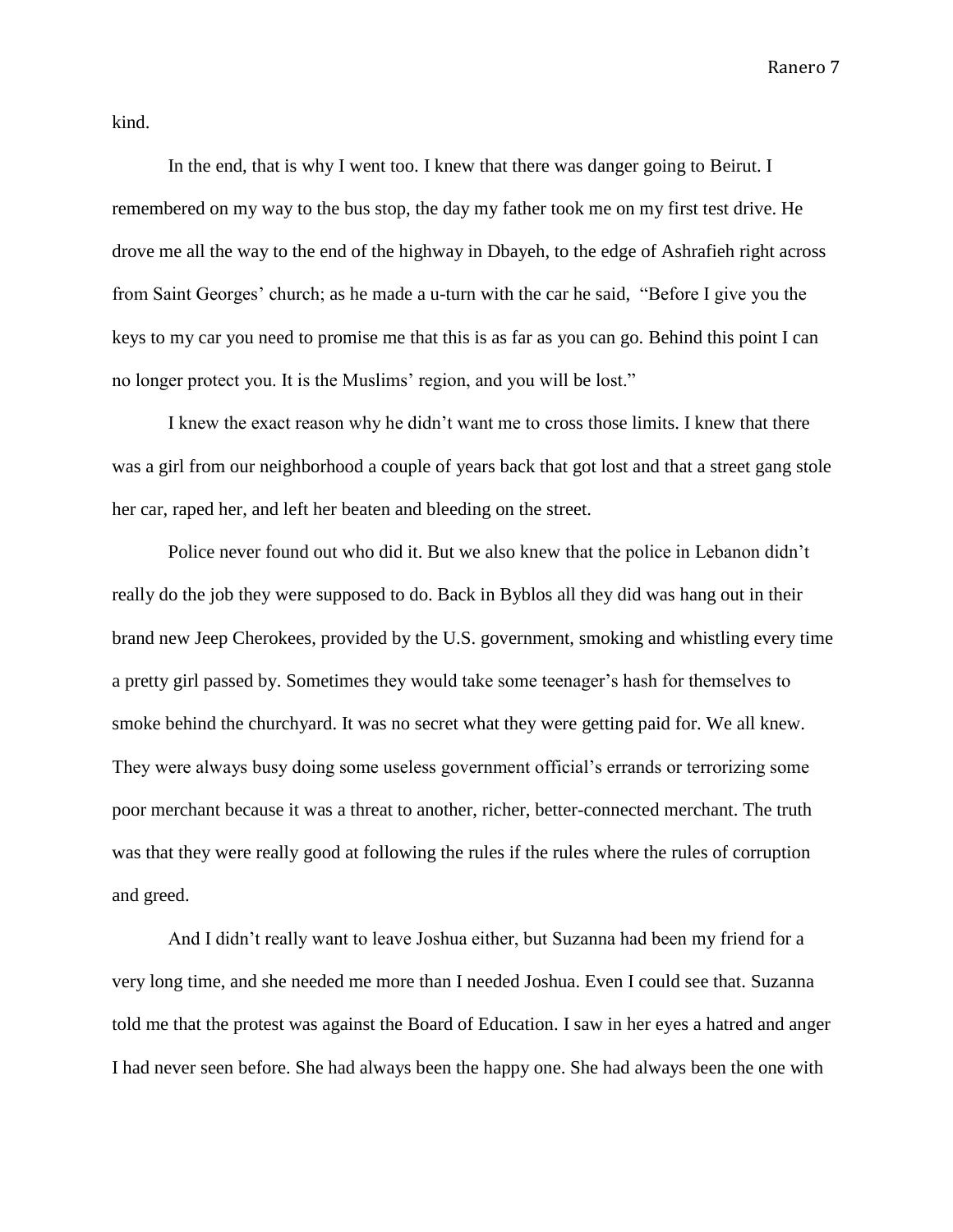the bubbly personality. She had always been so energetic. Now it felt to me like she had an old broken soul. Even if we had survived the war itself, many of us were either dying anyway from drugs, or reckless driving, or suicide, or, worse, living but only barely, the happiness drained out of our days, our souls. The consequences that we were all paying because of the aftermath of this war resonated in the lives of my friends around me. She explained that they were trying to get the Southern students and the Palestinians into our colleges without an entrance exam because they claimed that they were children of war and deserved an easier entrance. I felt my insides go black. As if what we went through for the past fifteen years meant nothing to us. As if we weren't children of war either. I got so mad that I felt my heart stop beating. I wasn't applying for college until next summer, but that didn't stop my rage from piling up. However, I knew that the entrance exam, which some of my friends spent months studying for, was mandatory for all Lebanese applicants. I was glad that she called me. I was going to be a part of this protest—it meant something to me.

When we got there, we saw over two hundred teenagers holding banners saying: "Stop this nonsense," and "So what if they were children of war, what does that make us?" and "If we have to study the whole summer to pass the test so do they." The complaints went on and on.

The crowd resembled a herd of wild hungry buffalos charging at a flock of sheep. Everybody was so loud and aggressive. After a while a fight started to breakout between the protestors. Some were saying that we should all take the test and some were saying Southerners and Palestinian refugees deserve a head start because most of them lost their homes and families. There was screaming and cursing. Suzanna and I got pushed around and around for what felt like hours. I realized that we were getting stuck in the middle of the fight. I immediately regretted going with her. I wished I had listened to Joshua and stayed home. Suzanna seemed to be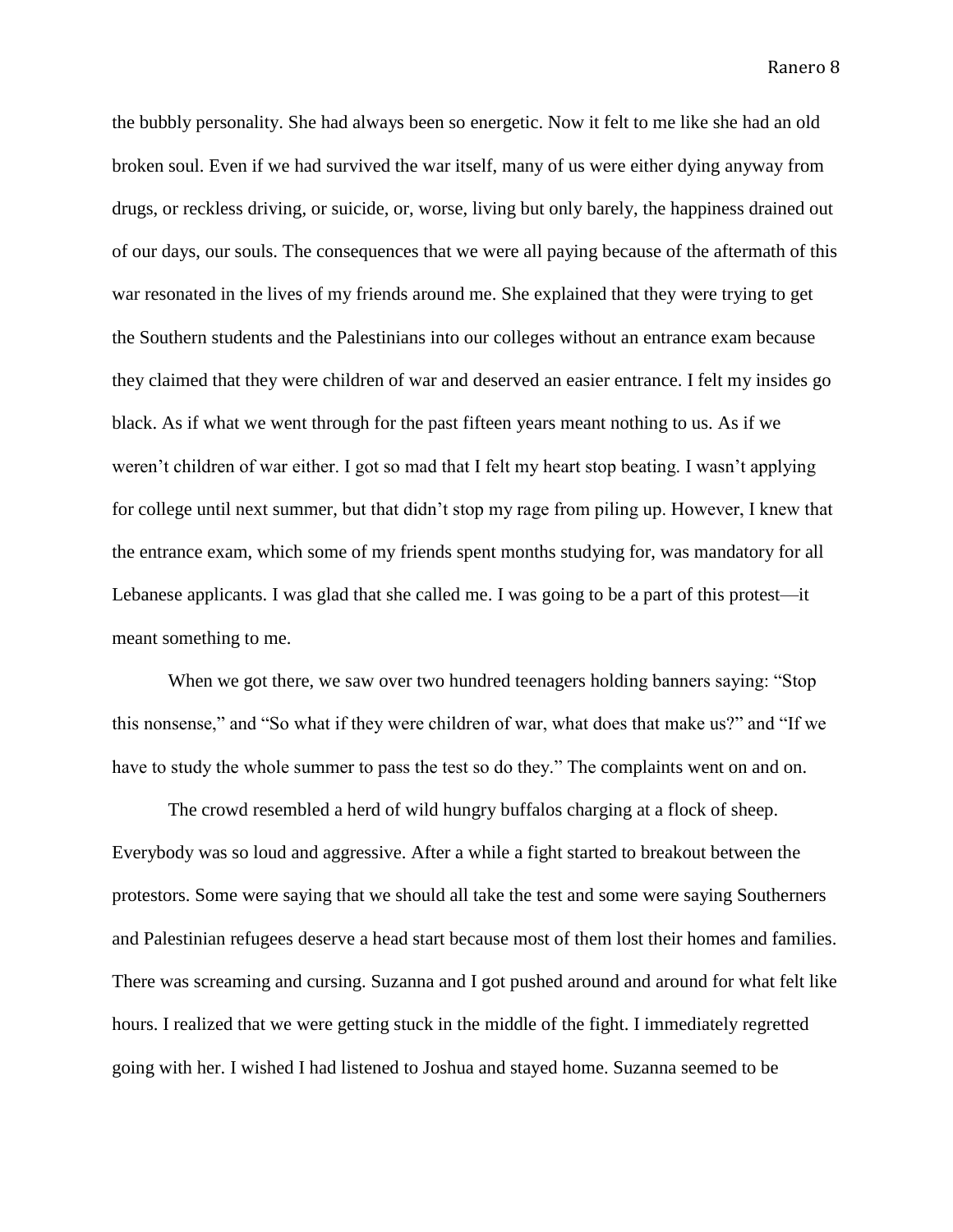enjoying herself. She was throwing punches herself. It seemed that she had finally found an outlet for her rage over the loss of Rudy. Anger consumed her, and it left no space for common sense. I was not longer looking at my childhood best friend; she became a stranger.

I started to pull back from the crowd, but I couldn't fight my way out. Then we heard the sirens of the police coming. We knew they would be coming with water hoses. When they arrived they started shooting us with water in order to break up the fights. Suddenly, over fifty police officers started grabbing people randomly and hitting them with the butts of their rifles. I lost Suzanna, and I found myself being dragged across the ground by my hair by an officer who was throwing me into the back of a windowless wagon. I started screaming, begging him to let me go. It was go dark in the wagon. I could smell the sweat and the blood of the kids that were already arrested. I heard one of them crying and someone else yelled at the crying girl, telling her to shut up, that at least she got arrested for a good cause, that she should be proud of herself. We were left in the wagon for hours; my eyes had cried out all of tears they could shed, and I felt numb.

I kept thinking that they would post our names on TV, and my father would come get me anytime now. Then I felt the wagon moving. I thought maybe they were just taking us away from the crowd to yell at us and send us home. When the bus stopped, a man with a thick beard and a black t-shirt and cargo pants opened the door. The rifle in his hand was dripping blood. He looked at us.

"You think you're tough? Let's see how you do in this hellhole for a couple of days. That will teach you to play with fire."

He started laughing. We all started crying then, begging him to let us go, promising that we would never do anything like that ever again. But he wasn't listening.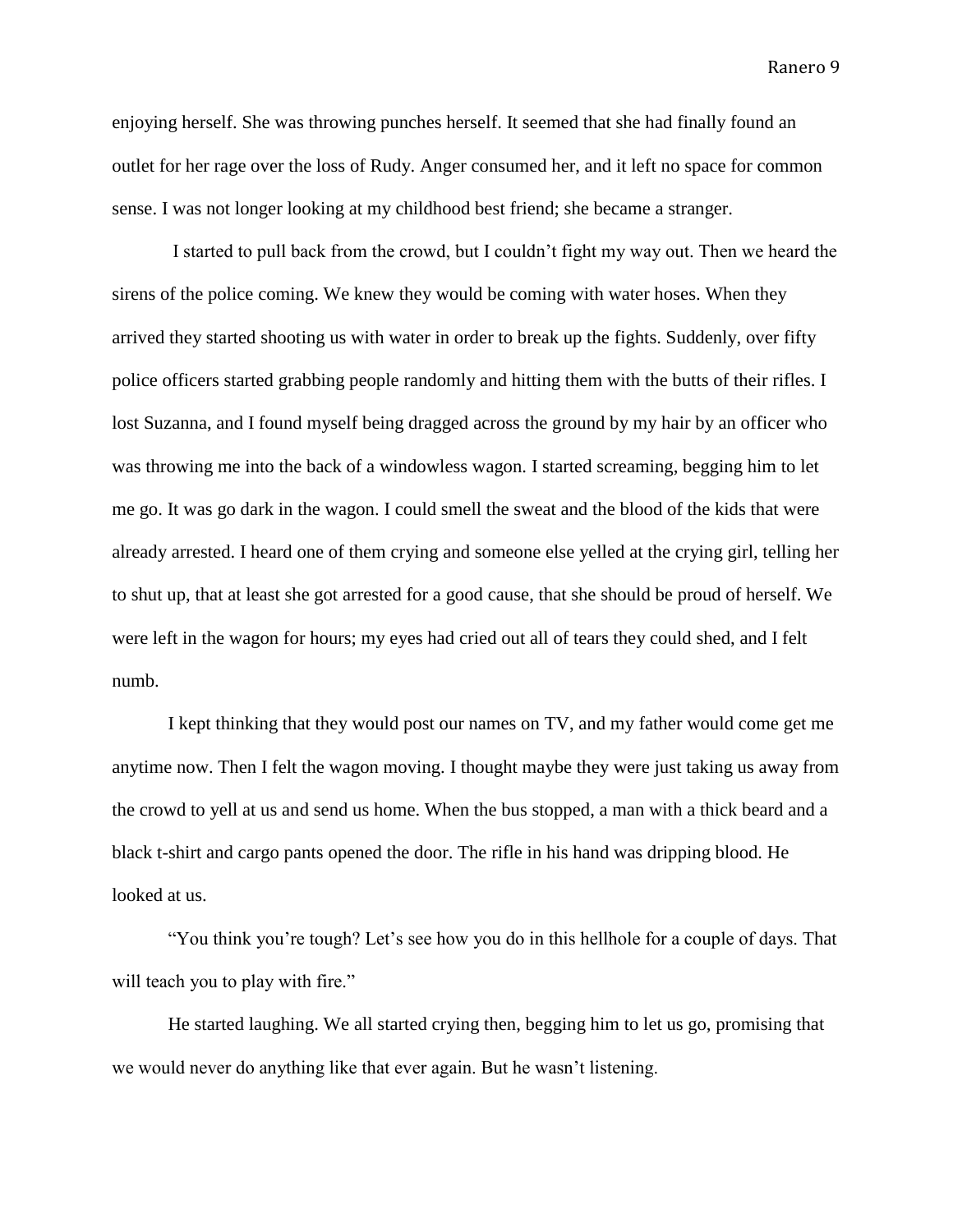I recognized the voice of the boy who told the girl to shut up:

"You think you are a big deal? Wait until my father gets a hold of your neck. You are as good as dead, I promise."

The officer lifted the bottom of his rifle and hit the boy as hard as he could in his face. The boy fell motionless to the floor. The officer crossed over him:

"Oh yeah? Let's see if he can find you first." And he left him there.

Another officer put bags over our heads and led us into separate rooms. I couldn't hear any other voices around me, and, with my hands tied behind my back, I couldn't uncover my eyes. I was never so scared in my life. I was crying the whole time, thinking that any minute now my dad would be there. I never wanted to hear his voice calling me more than now. I kept asking myself where he was and what was taking him so long. I had no idea what time it was or how long I had been in that room.

Suddenly, I heard the door open and I heard more than one set of footsteps around the room. I started crying again begging them to let me go. But all I heard was the mocking voices of many policemen. Then someone set me down on a chair and took the bag off my head. I was in a prison cell with metal doors and a small locked window. There were three men dressed in all black and one of them had what seemed to be a razor in his hand. The rest of the room was empty except for a wooden bed without a mattress. How much worse this was going to get, I didn't know, until the man in the razor kneeled in front of me.

"You know what we do to naughty little girls around here?"

I shook my head crying: "Please let me go. Please, I want to go home." I started weeping with everything I had. He lifted my head:

"First we make them prettier. We give them a really pretty haircut."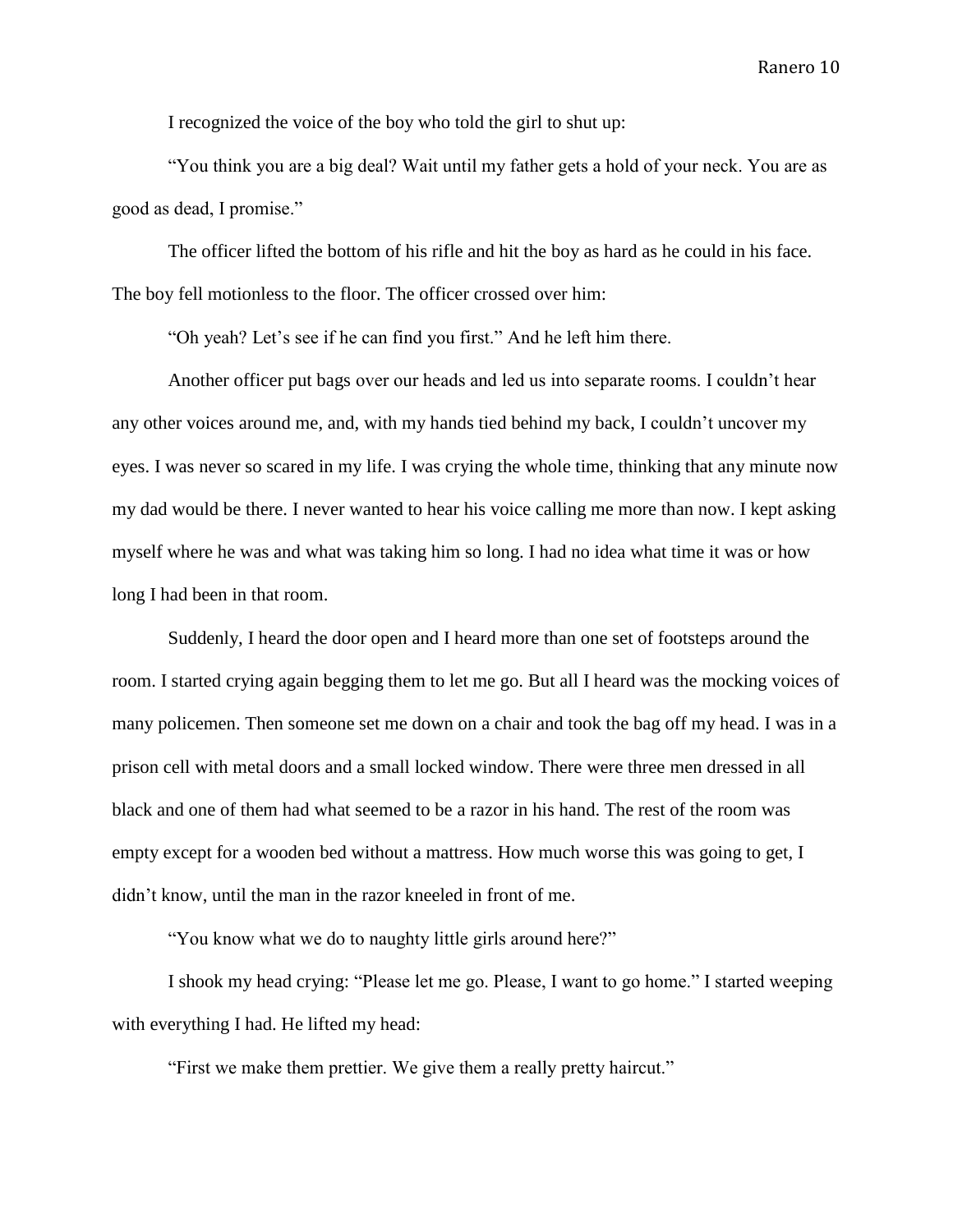All the men around me started laughing, and he started shaving my head. I shook so bad that he cut me more than once, but I was so numb that I didn't feel the pain. I only felt the blood dripping down my face and tasted the iron in my mouth. I screamed more than I ever did in my life. The fear I felt in my heart was worse than the sound of bombs I use to hear when I was in the underground shelter during the war. It felt to me as if the war never really ended. After he was done he poured a bucket of ice water on my head.

"Oh look how pretty she is now. That will teach you a lesson little girl." And they left me sitting there.

I dragged myself, crying, on to the wooden bed, calling out for my father until I cried myself to sleep. I had no idea what time it was when I heard the metal door open again. I thought maybe my father had come to take me home so I jumped up waiting for someone to put the light on. But it wasn't my father and no one had put the light on. It was so dark I couldn't see at all who was there. I asked who it was but no one answered. Then I felt a man grabbing my neck pushing me and saying:

"Another thing we do to girls here to teach them a lesson. We turn them into women." I didn't understand what he meant until he threw me on the wooden bed and started pulling my pants down. I was motionless with surprise and horror. I didn't comprehend what was happening to me; everything seemed strange and sudden. I still had my hands tied behind my back so I couldn't fight him off. I smelled the stink of cigarettes on his breath. The only thing I could do was scream. I cried out as much as my voice could allow me. I begged him to get off. The feeling taking over my body was the worst I had ever felt, as if I had been stripped out of my soul and no one could stop it. He was breathing down on me and laughing. I begged him to stop before I felt his naked body touching mine. And then, without any mercy, I felt him inside me.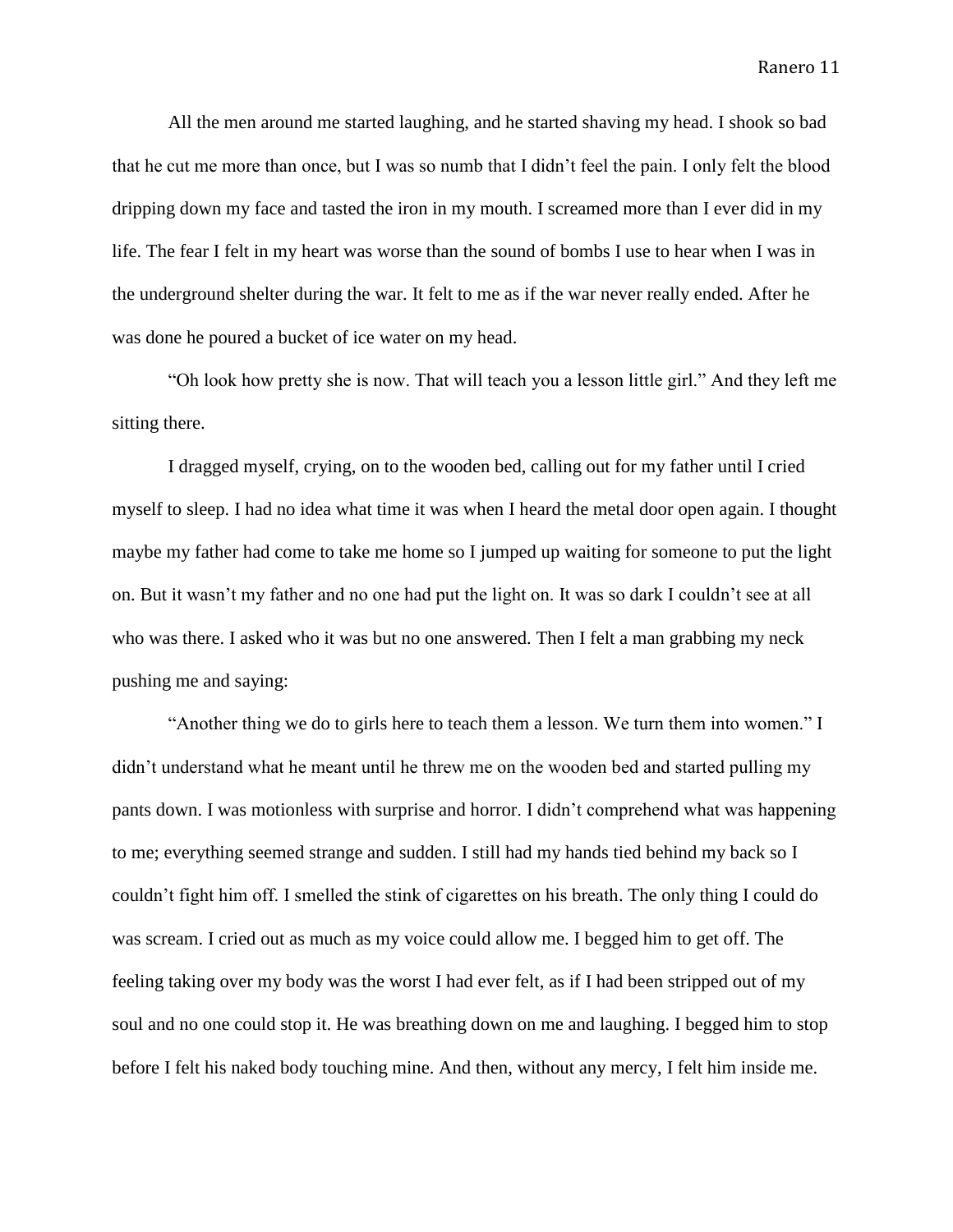The pain was excruciating. With every motion of his body against mine, a bit of my spirit disintegrated. He was taking away from me every ounce of happiness I had left. I screamed and screamed and screamed for him to stop. But nothing stopped. My core shaking, I felt numb. I felt empty inside. I felt hollow. I gave up. He had won the fight. I lay there motionless wondering if that was the way God watches over his children. I wondered if that was his sense of humor. Was that the way he was punishing me for Joshua? I wondered if that was a test of my faith. And if it was, I had just failed because I no longer wanted to believe in him. I no long wanted to believe that God loved me. If he did love me the way I was taught for thirteen years in a Catholic school that was a horrible way to show it. He was nowhere. He had abandoned me. I was alone.

I hated my father for not coming to get me; I hated Suzanna for dragging me into this. And I mostly hated God for watching me get raped without doing anything about it. I surrendered to the misery and hoped that it would be over soon. The only thing I felt were the tears going down the side of my face. Then, it was over. I was over.

Left on the floor of this prison, I had no hope of ever being found or rescued. Everything seemed empty: my soul, my mind, empty. It was my father's voice, after what felt like eternity, that woke me out of my nightmares. I couldn't scream any more or get up so he could know I was there. I heard the door open, and without any energy to open my eyes I smelled my father's scent in the room, felt his hands lifting me up.

"I am here now my child. It's all over." Of course it was all over, I thought to myself. I was over. Then I heard him say:

"You have no idea who you just messed with, you are all dead, and you are going to pay for every single hair you have touched. I promise you this is not the last you have seen of me."

I thought to myself if he only knew what else they have touched. Still numb all the way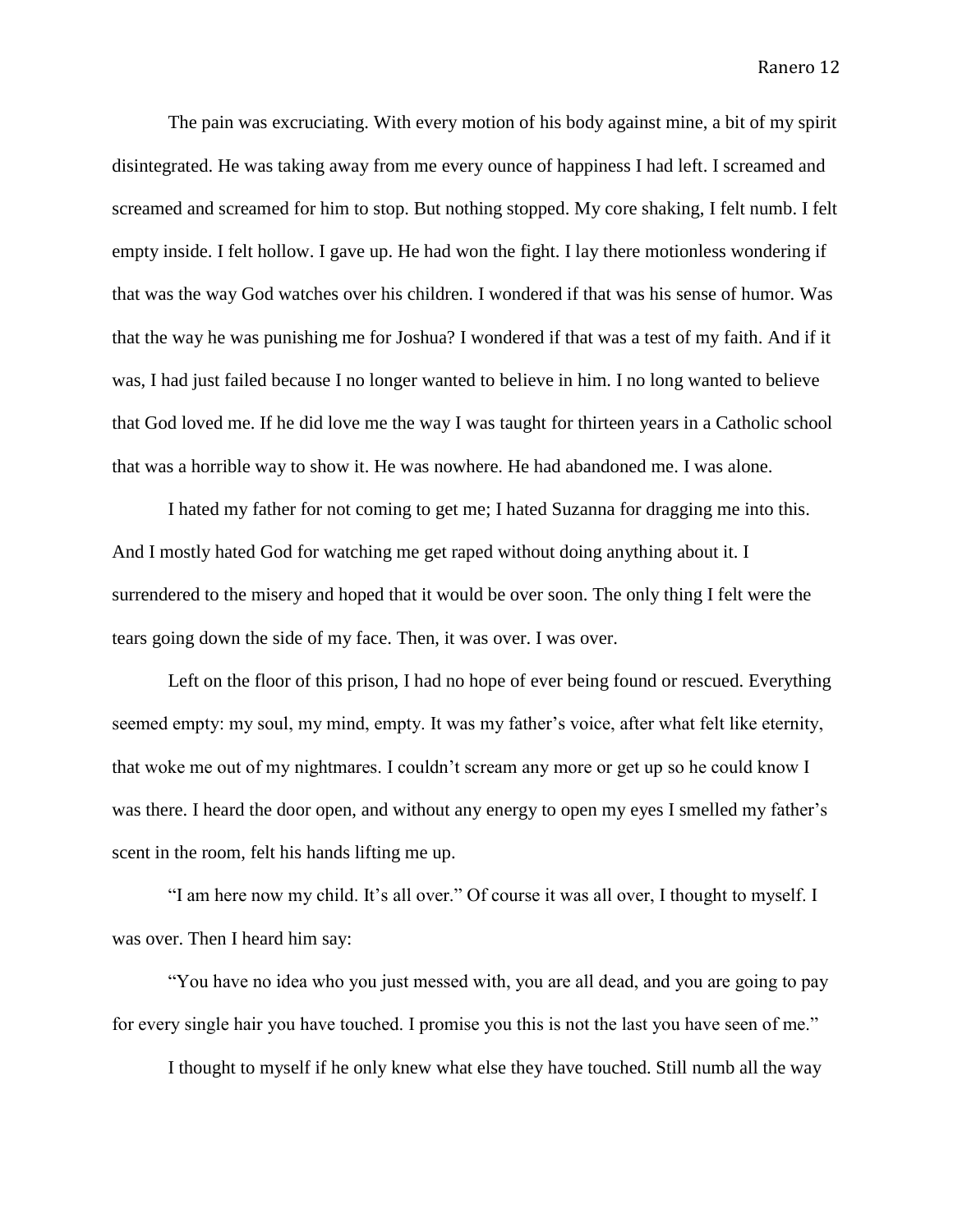home I had no idea what was going on around me, all these voices, all the cries. The only thing I felt was my mother's soft hand on my scalp. She said, crying, "My little girl, what have they done to you? What have they done?"

I felt her kissing my forehead and my face over and over. I felt her tears on my face. I had no idea how it felt to be secured. It still felt empty inside. I hear a man's voice that my mother called Amin. I knew that it was her cousin the doctor. Right when I felt him touching me and trying to unbutton my blouse for examination I started screaming with panic.

"Get off me. Stop hurting me." I heard my father's voice asking me why was I saying these words, and with the only energy I had left I said:

"He raped—he raped me." And then, I could no longer hear myself or anyone else around me. The only thing I saw was an imaginary hallway that narrowed and narrowed and I started seeing myself screaming and running until I no longer felt anything, it was darkness again.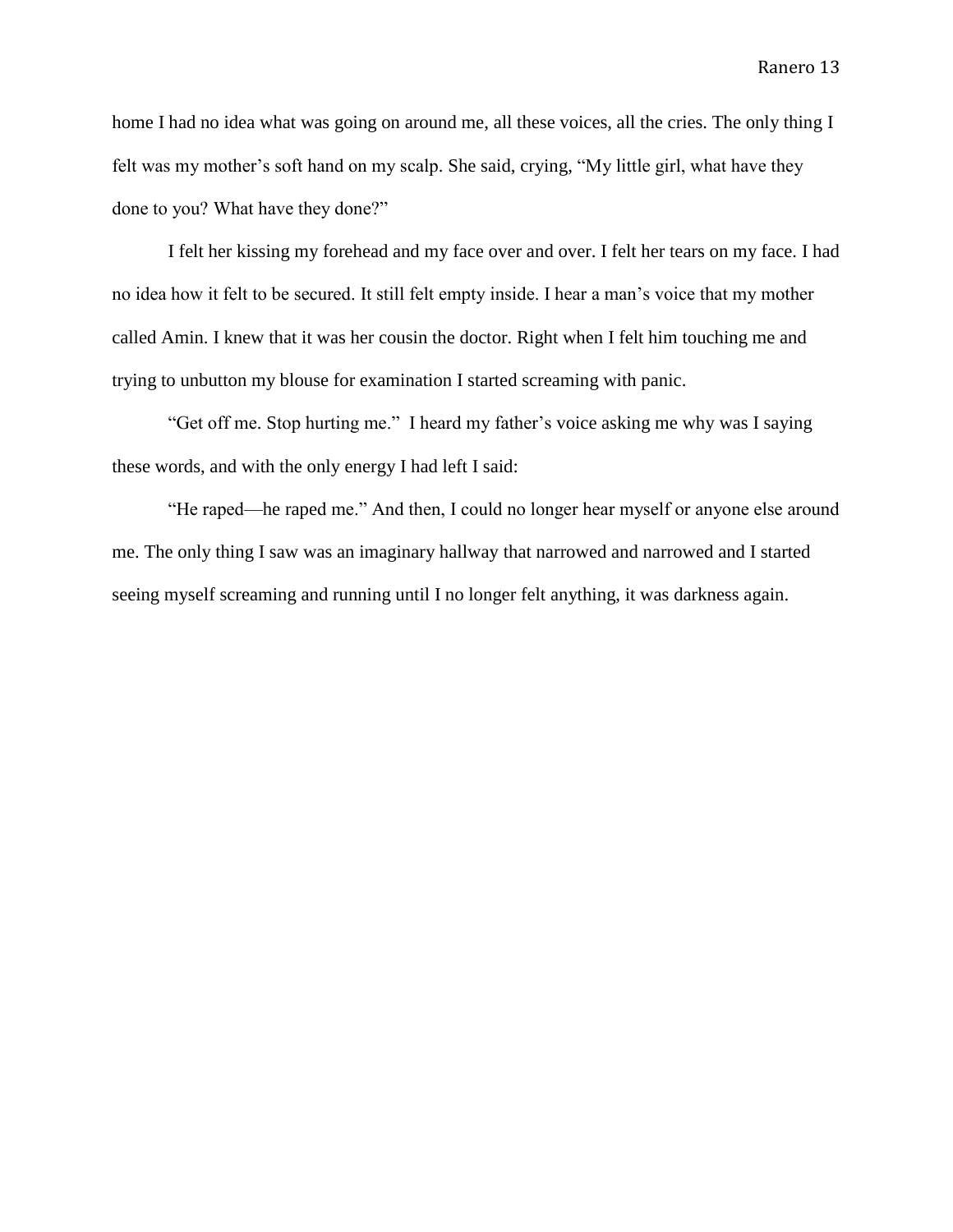#### Chapter IX

#### Loss after loss

The next time I woke up, I saw my mother sitting on my bedside. She had changed my clothes. The sight of her made me jump. I was so disoriented it took me a minute to realize that I was home, in my room, and I was safe. When my father heard my voice he got into the room and sat beside me. Before he could say anything I felt myself hitting him.

"Where were you? I was yelling your name the whole time to help me, and you didn't come. You were supposed to save me, and you didn't."

He hugged me and explained that he had been looking for me in every precinct ever since Suzanna got home that day and told them what had happened. I broke down crying and told everything that had happened to me in that hellhole. I told them about the boy that was left on the ground bleeding motionless, about the shaving and about the rape. I don't even remember the reaction I received from either one of my parents. Did they cry? Did they believe me? Did they even care? My mother gave me a pill that she said was to calm my nerves, and a short time after I fell asleep. Dr. Amin tried to examine me more than once, but I refused to be touched by anyone. I finally let him check the cuts on my head but he could not touch me anywhere else.

Joshua was coming over every day and spent hours trying to talk to me. But I couldn't even get myself to look at him. I didn't see Suzanna at all. I knew she was calling the house all the time. But I didn't want anything to do with her anymore. It was over. Our friendship was over. After couple weeks Joshua came over to tell me that he had go back to the States, that his mother wouldn't allow him to delay his flight any more. He hugged and kissed my lips and promised that he would call me right when his plane lands. I couldn't feel anything. I couldn't even find my voice to say goodbye to him. I didn't want him to leave, but at the same time I felt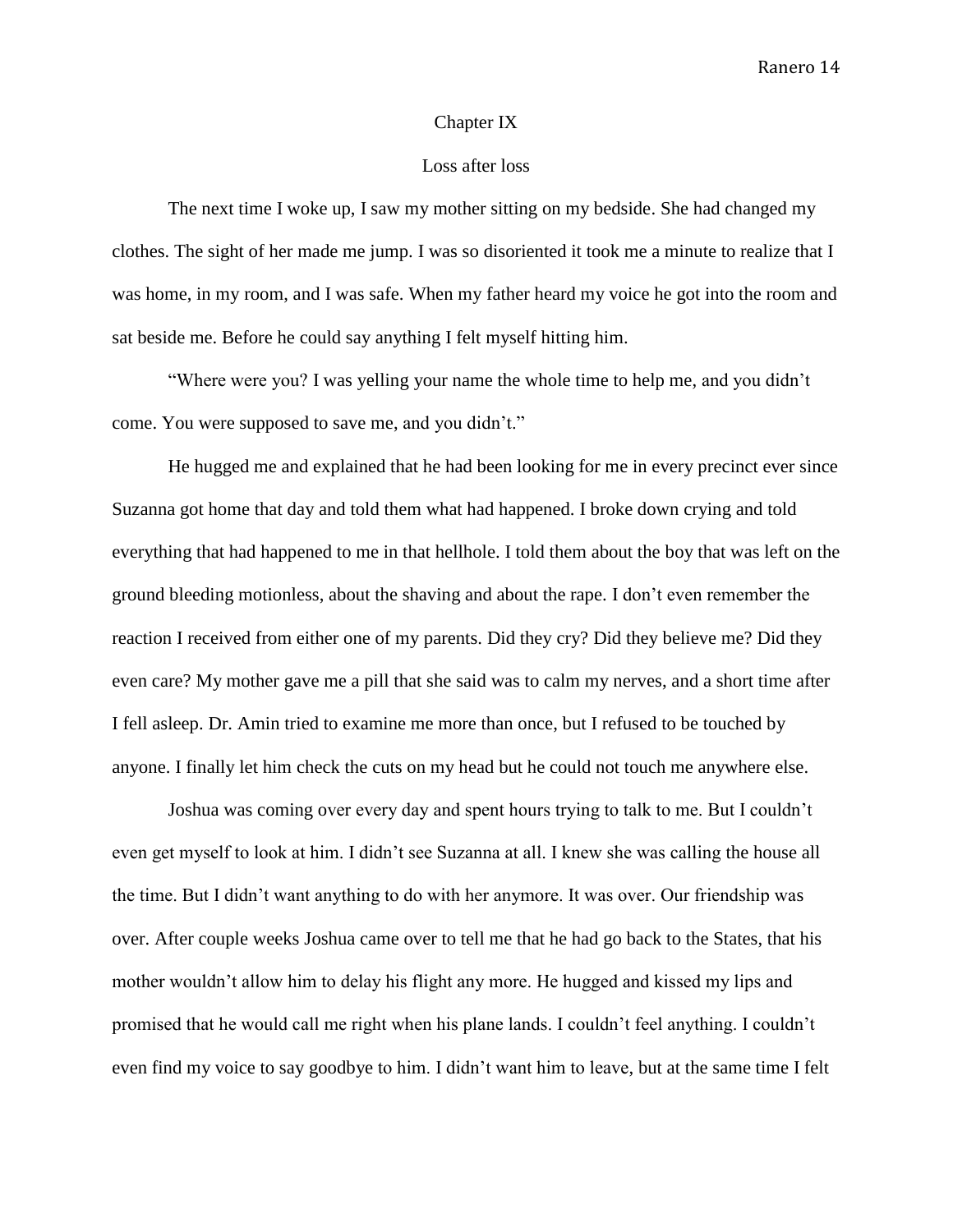that I didn't deserve him anymore either. I felt that happiness was no longer something I could experience.

I never wanted to admit that that would be our last time together. Our last time could not be tainted with all the drugs that I had been taking, tainted by the rape and my bare, scabby head. There was a lot I wanted to tell him. A lot of feelings boiling inside of me, all selfish feelings. How could I ask him to leave his life behind and stay with me? When the main reason was, and I knew it deep inside, that he was my only escape to another life.

Days after he left passed by and my mother was still giving me those pills to be able to fall asleep, but I would still wake up screaming in the middle of the night.

Yes! It was a nightmare! But who was to say it wasn't real?

I kept smelling his skin on me.

I kept smelling his breath reeking of cigarettes.

I kept hearing his voice whispering into my soul reminding me how abandoned I was, how alone, reminding me that it was so real, what was happening to me, so true.

How could I have been so blind, I wondered How could I have actually believe that I was strong enough to support a friend when in reality I was fragile myself. Was I still dreaming?

It was only when I heard myself screaming and my mother's footsteps running into my room that I realized that it was a nightmare. When would it end? Never, my heart answered.

I looked at my mother searching for love and warmth, I found fear. She comforted me the best way she knew how: she gave me more drugs to sleep.

As I lay there drifting back to sleep the nightmares would return. The pills never really stopped them. All they did was paralyze my body and keep me from waking up, trapping me deeper in the hell of my dreams.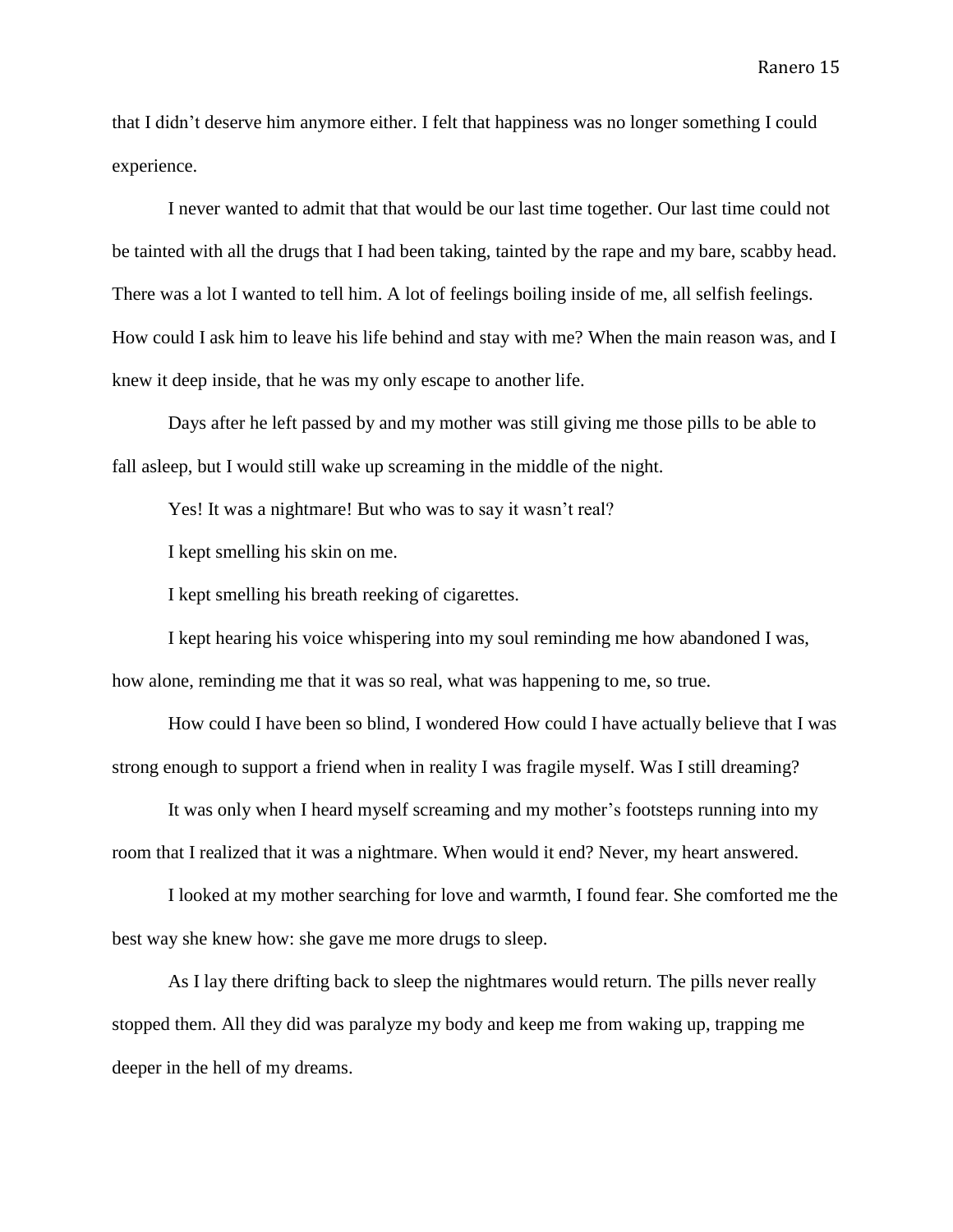I decided I didn't need the drugs. I needed my mother back. The one who used to caress me to sleep not drug me. The one who used to sing old Arabic lullabies. Instead she said, over and over: "Soon we will all forget this ever happened. We can bury it and never speak of it again!"

All she wanted was to forget and never speak of it again. That was the easiest way, pretend it never happened. She couldn't even touch me like she used to before. I knew what she was thinking: I disgusted her. I was not this pure daughter of hers anymore. I was polluted. I was corrupted. She could tell that her presence in the room bothered me after a while. She was more of a reminder to me that I was not the same daughter anymore. I asked her to leave me alone. After thatn I saw her shadow beneath my closed door; I did not tell her to leave nor did I tell her to come in.

After that my Brother started sleeping on the floor in my room. I felt a little safer when I woke up to see him there holding my hand and telling me that he would never let anything happen to me anymore. All these years I felt like my relationship with my brother was gone. And for the first time in a long time I felt his presence in my life. One night after waking up screaming again, Charbel set beside me in bed and opened a book and started reading. He read *Le Petit Prince* for me just like when we were kids. I hugged him and cried the whole time he was reading. He was crying as well, but he did not stop reading until I was asleep again.

A month and a half had passed, and I finally got out of bed. All I wanted to do was to go see my aunt. I heard my mother tell my father in the morning that she probably wouldn't make it another week, and she was asking about me. When I got to the kitchen I told my mom that I wanted to go see her. She told me that no one had told her what had happened to me. I insisted on seeing her. Charbel didn't go to work that day and took me. All the way to her house I kept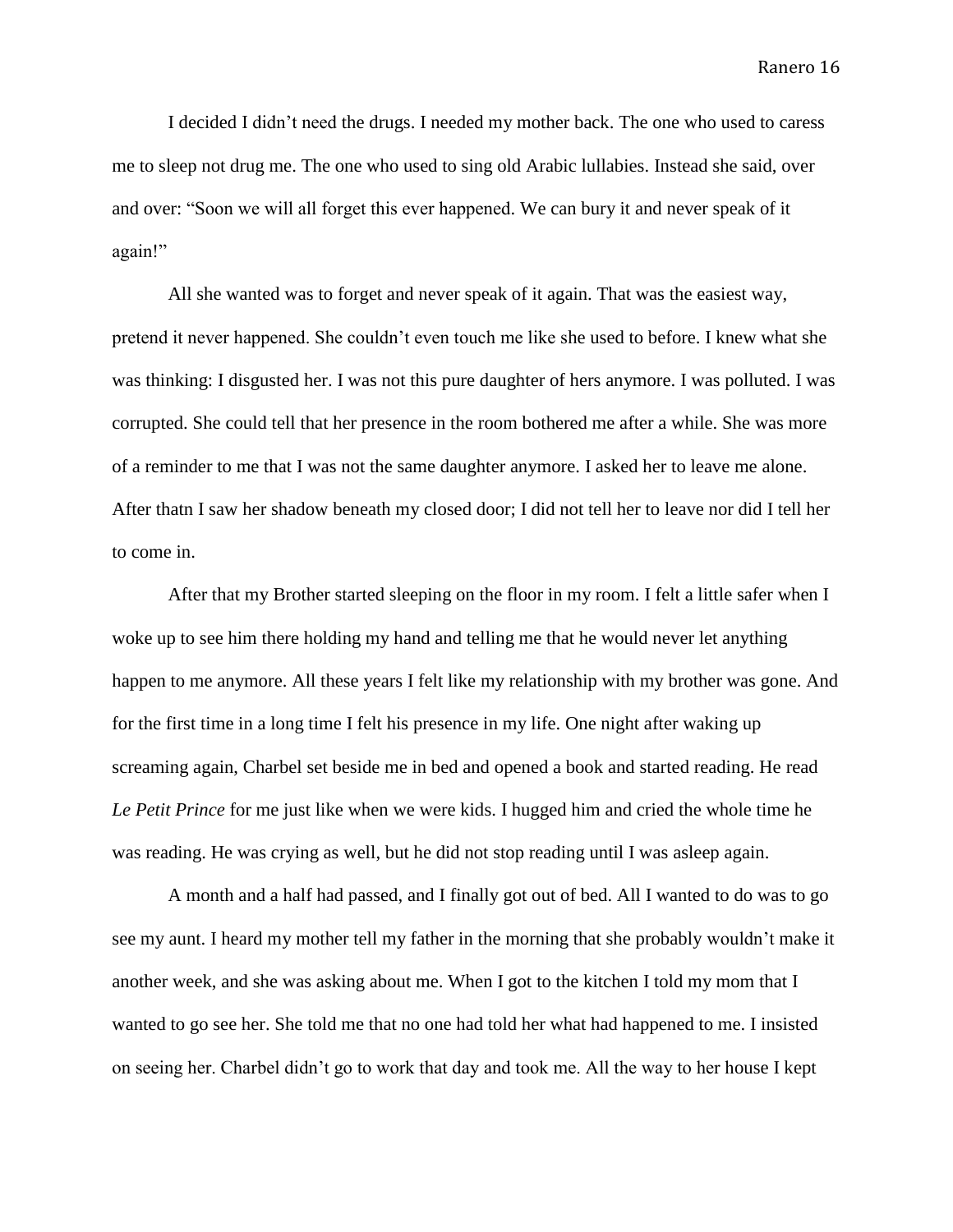wondering to myself about how I was going to tell her what happened, how I was going to break whatever was left of her body and soul.

Cancer had found his way into her entire body. It had all started five years earlier. It was breast cancer. Doctors had told the family she would be fine; the cancer was conquered; it was out of her system. It wasn't for too long. Five years later, she got diagnosed again. We were devastated. It started again with the other breas and then spread into her liver, her stomach, her kidneys and her ovaries. Rania, her forty-year-old daughter, left her kids and husband temporarily and moved back with her mom to take care of her. She needed twenty-four hour supervision and around the clock care. When Charbel took me, I put on a baseball hat Joshua had given me before he left. I arrived at her house little after three. She looked at me with tears in her eyes and asked me what I had done to my hair? How could I lie to the only person that I had always been honest with? I had to tell her the truth. I broke down at her bedside and told her everything. She looked at me with shock and started crying. She took my hat from my head and kissed my forehead tenderly. She lowered her hooded sweater to reveal a skull with dry skin. I began to cry, for I had never seen what the treatment had done to her hair before. She always made sure no one saw her hairless after she started chemotherapy. She burst out crying and said:

"Promise me that you'll get over this episode in your life. That you will be a survivor. You are a fighter just like me. Don't ever let anything defeat you. You are a phoenix. You die; you rise from your ashes; be reborn a beautiful bird. Do you hear what I'm saying to you? I might not have a lot of time left for me, but I want you to know that I will always watch over you. I will always be with you. "

I cried on her shoulders and promised her that I would get over this sooner or later, and I would not let anything defeat me. Sitting there with her for what I felt would be the last time, I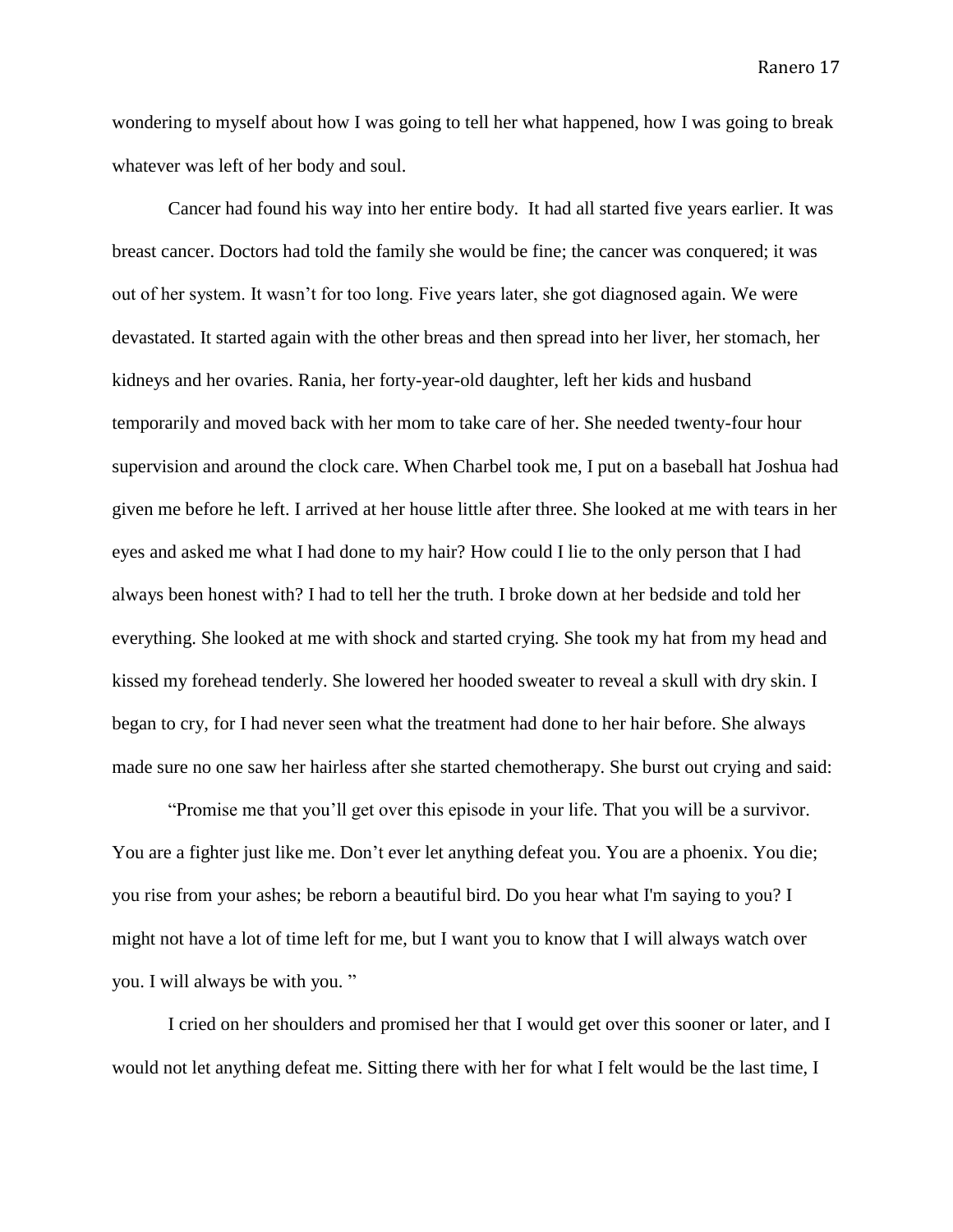looked at her. She reminded me so much of my father and the way he used to be before we drifted apart. I realized that I would miss her so much. I realized how much I had been missing him as well.

As she fell asleep I sat there beside her stroking her arm, the same way she stroked mine the night she told me the only childhood story I knew of her and my father. It was the summer of 1992. I was eleven. My mother left to visit her cousin in America; I stayed with my aunt. My brother wanted to sit at the shop with my dad. That night my aunt told me a story about the boy my father had once been. I have always wondered what his childhood was like. All I had heard of it was that he was the son of a mother who was too busy to even breastfeed him and gave him to the neighbor to do so. I heard stories that he had to take care of himself since he was eleven. He started working, smoking, and partying.

I wanted to hear silly stories, a true childhood story of the man who raised me; I wanted to know the silly kid behind the strong man. The night was warm and magical. I had finished dinner and showered, as was the custom. I was enjoying a Popsicle when my aunt called me outside to sit with her on the balcony.

"Auntie can you tell me a story about when you were a little girl in Tannourine?"

She stopped and thought for a moment.

"Actually, can you please tell me a story about my dad too? He never tells us stories about his childhood. All he ever says is that he took care of himself since he was eleven, and he was independent. I want to know something silly about him."

"You have to promise me that you won't tell him I told you this because he'll yell at me." She laughed and gave me a wink. I settled down looking at her with the biggest eyes, hungry for any story about anything that would make grownups look silly. But I think I was mostly exited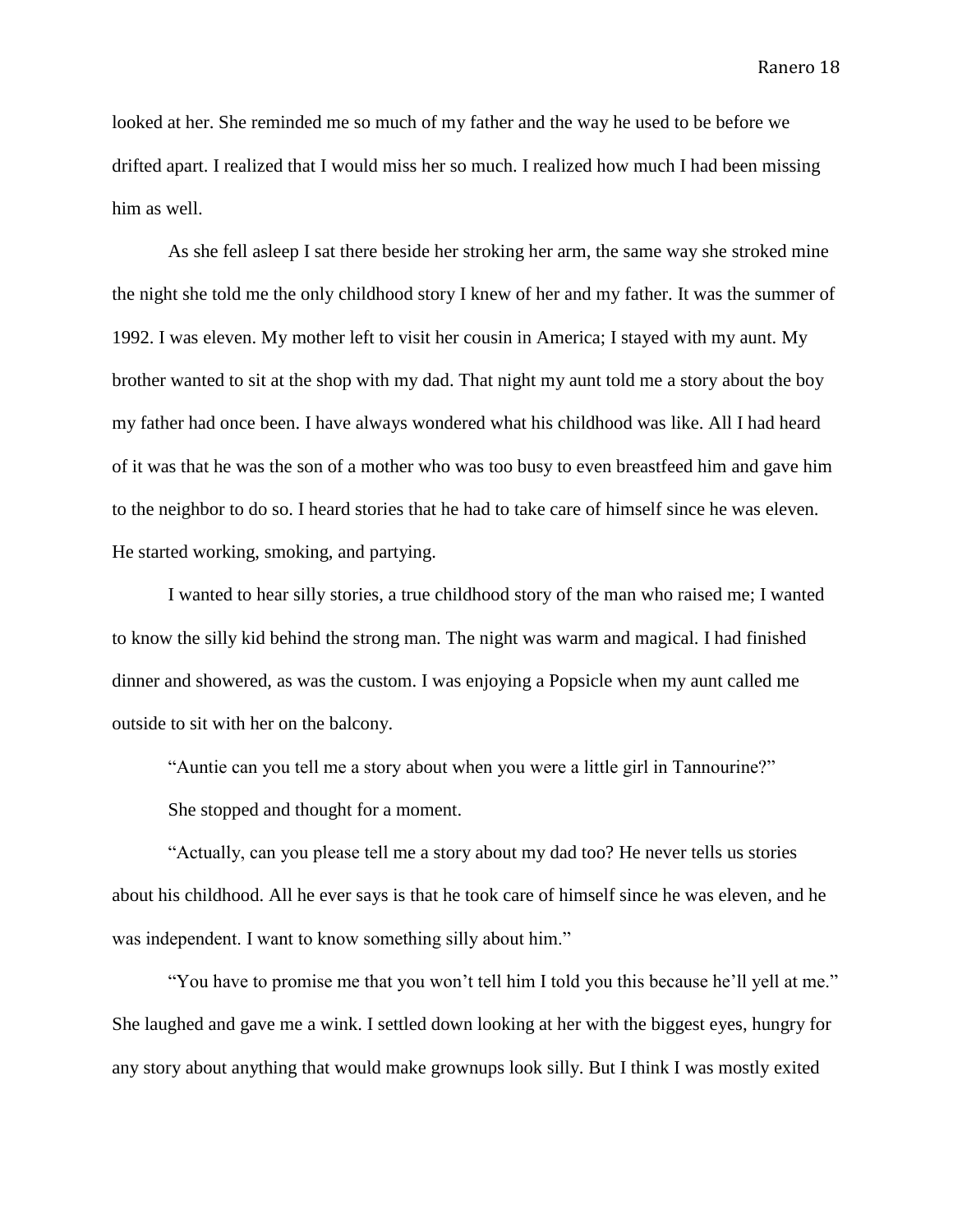because finally I had the chance to hear a story about my dad when he was a kid. I wanted to hear about the man who was always strong, strict with his rules, and yet the man who always allowed us to question his own rules.

"Back when we were kids in the fifties, in Tannourine, the only entertainment we had was running wild all summer long, picking fruit from the neighbor's fields and letting out our grandmother's chickens from the hen house. My childhood friend, Ghassan, was older then Habib so naturally we really never wanted him to play with us, especially because he would always run back to mother and tattle just so he could get a little attention. And of course I would get the whipping."

she sighed in some fake of despair before she went on.

"We had the biggest house in the village and it was located on a hill that overlooked the town center. It had arches all around the entrance and the front gable had a beautiful metal rooster. The front porch was shiny white marble. It was one of the most beautiful houses in the village. One afternoon Ghassan and I wanted to go pick grapes from the vines behind the hill of our house. So that afternoon, Habib followed us and started yelling at us, saying that if we didn't let him go with us he would run back and tell mom. When I was young I use to think fast on my feet so I said to him, 'Habib, we are going to let you in on a secret mission we were assigned! We have to go into the vineyard and collect golden grapes, and we need a spy who is very smart and who can watch the gates for us, protect us from the evil guard with the big rifle who wants to capture us and stop us from completing our mission.'"

After she told me that part of the story she started laughing so hard that I started laughing with her.

"He looked at me with his big bright green eyes as if I had given him the key to a secret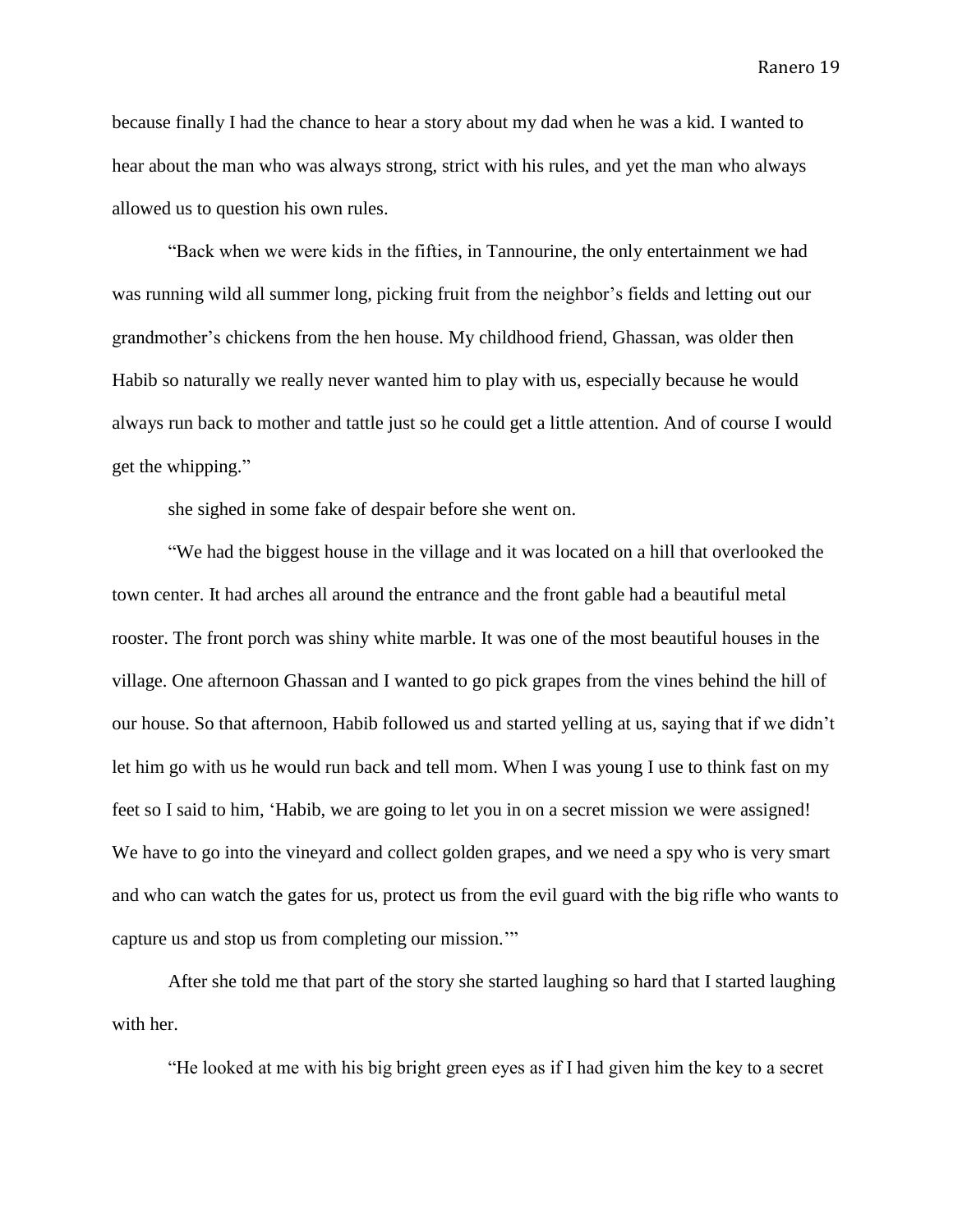world he never thought existed. I could see the sparkle and the disbelief in them. Then he got all serious and said to me with the utmost confidence that we shouldn't worry at all and commanded us to go collect the treasure. He would guard the gate for us. He turned around, found a stick and stood there with his back to us, legs spread apart, guarding the gate. I couldn't believe he believed us. He started marching left and right with his long blond hair shining under the soft sunlight. His chest lifted with pride. We couldn't stop laughing, Ghassan and I. first, that was our vineyard, and we didn't need any protection. We weren't stealing. Second, there was no guard at all. We made sure guarding the treasure distracted him, and we snuck around the back and went to the center of the village to play with our friends. He stayed there for over two hours guarding nothing until we had to go home. Wee went back and told him that the mission had to be aborted, and we would try again next day. We kept doing that almost the entire summer so we could keep him from following us and reporting back to our mother."

My Aunt was laughing at my father's naïveté in this story, but I wasn't. I started imagining this innocent boy, this beautiful blond boy with green eyes, my father, believing a lie. It took me a while to realize that my father wasn't that little boy anymore, and that he was more than capable of knowing a lie from the truth, but still, I felt overprotective.

When my aunt realized that I was on the verge of crying, she asked me to sit right beside her.

"What's wrong? You didn't like the story?"

"Why did you lie to him? He just wanted to play."

"Oh sweetie, we were kids, and we were just playing. Trust me. The summer after we were the ones begging him to let us follow him. He had discovered routes that lead to the neighbor's fields that we didn't know existed. He was the prettiest kid in the village, and all the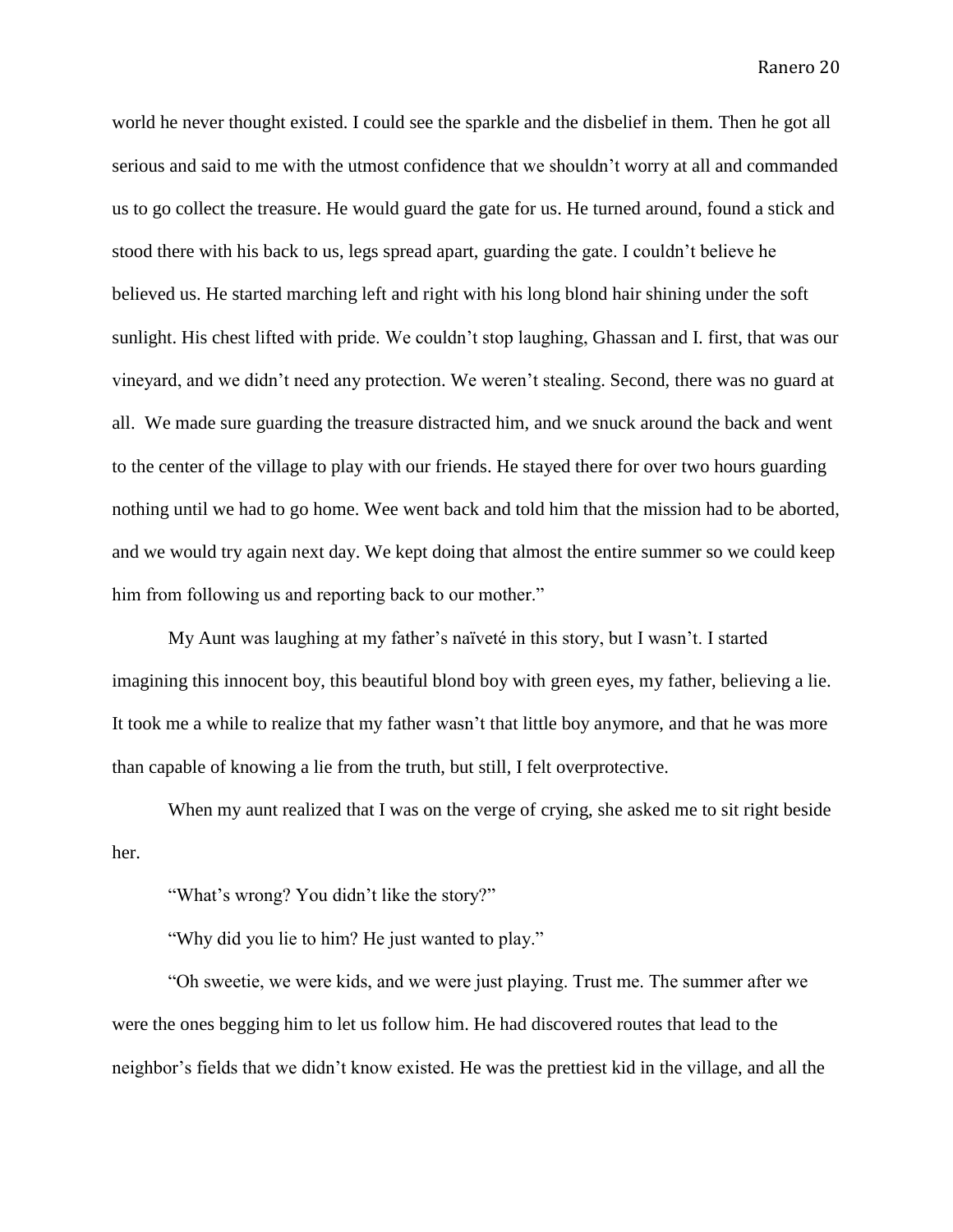girls wanted to play with him. Come here." She hugged me then and continued:

"Don't worry about anything. Your father is my favorite person in this world, but don't tell anybody I told you that."

She put me down in bed and stroked my hair. I went to sleep that night thinking about my father and the way he was when he was a kid. It was the same man who always squeezed fresh orange juice for the family every Sunday morning. And, instead of forcing us to go to church, like most parents did, he would let us stay home, my brother and I, and watch French movies starring Louis De Funese.

"There is nothing you would learn in church, you couldn't learn at home. Besides, what else do they want other than money in the basket!"

I fell asleep that night thinking about the sweet stuff about him from my childhood that seemed to have gotten overshadowed by the strength of his unyielding personality.

The next morning when he came for coffee, I looked at him thinking that this man was once a boy; a boy that use to play and was easy to be lied to. I guess I had never looked at him ever being weak and vulnerable. I never thought of him ever being manipulated by anybody. That remained the only childhood story I had about my father. No one ever told me another. As for my father, the story made me look at him in a different way, a better way. He was no longer that dictator forbidding me from staying up late, or going away to camp, to sleep overs at friends houses.

That was the same man, who, a couple of years after that story, would be standing guard, once again, over his treasure. But the treasure that time would be us, and the vicious giant was the Civil War. He protected us until he was told it was time to go home. For years after the war I would remember this story every time he was unfairly strict. I would remember that this was the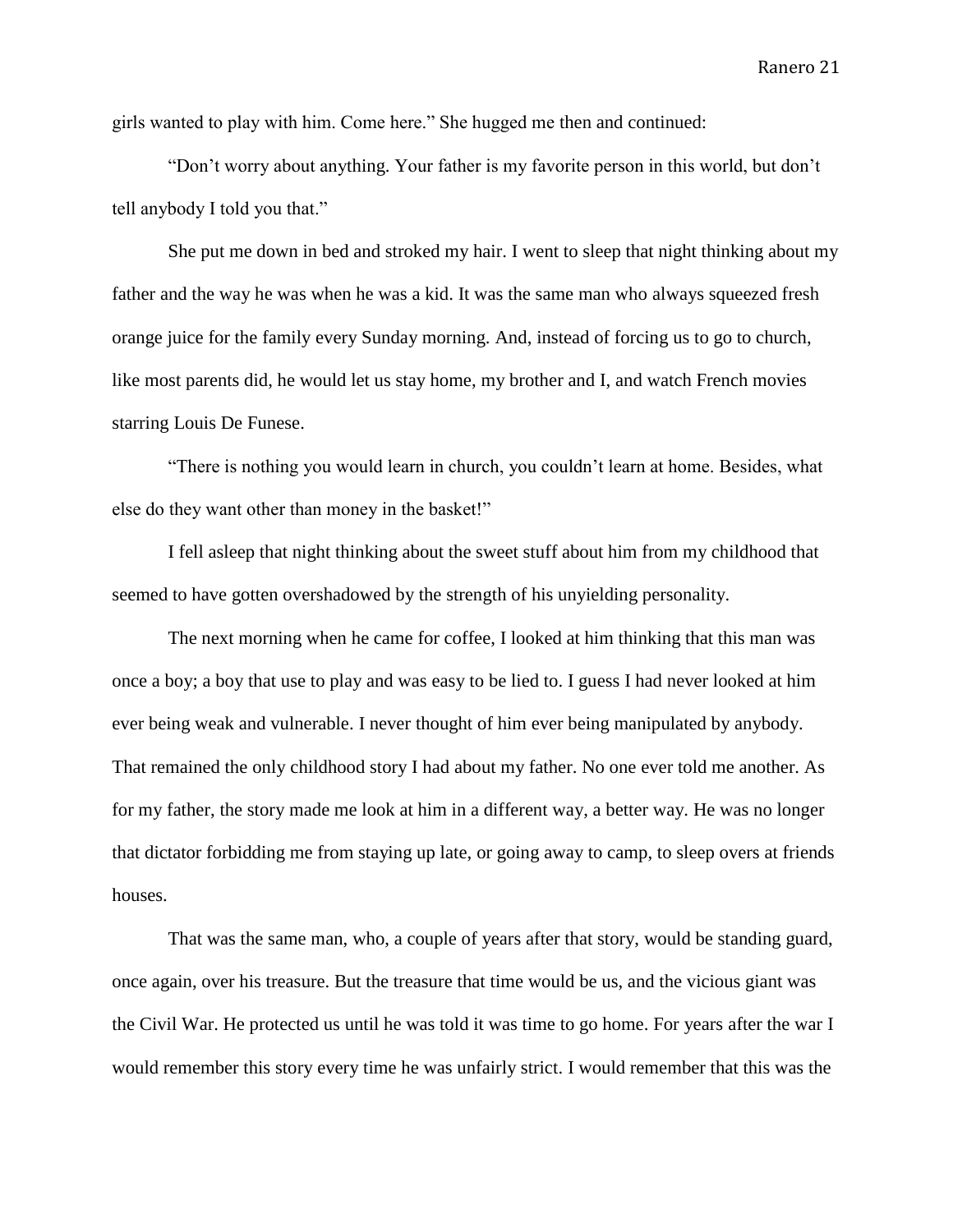boy who believed in guarding golden grapes and believed that with a stick he could overpower the keeper of the vineyard behind the hills in Tannourine.

I thought of that summer night again and that story on the summer night I sat with my Aunt again. That same night, the woman who was once known as one of the most beautiful women in the city died. She died a strong woman. She died repeating the promise I had made her.

Standing at her bedside, I couldn't say a word. I just looked at my aunt and closed my eyes trying to remember her as she was once, beautiful and elegant. Silence and darkness filled the room. The single candle ran out of light and energy. She was gone. The funeral was miserable. People were too busylooking at my head and wondering why was it shaved and why was there scars all over it to properly mourn my Aunt. I was furious. I couldn't handle the staring and the questioning eyes. And mostly I couldn't handle the hired women that stood on top of my dead Aunt's body singing about her and making everybody cry more than they were already crying. My mother felt that I needed to be out of there fast, so she told my brother to drop me off.

Right when I got home I threw up all over the marble floor at the entrance of my house. The days passed by after the funeral I was still throwing up almost every morning. My mother said it was probably because of all the stress. But then one day she didn't know what to do to make me feel better so she called her cousin. He came over as soon as he closed his office. He went in my room and checked my stomach, my throat, and took my vitals. He gave me a very confusing look and asked if I would pee in a cup for him. So my mother gave a plastic cup and went with me to the bathroom. She took the cup to him and went back to the bathroom to help me clean up because I had no energy to do anything. When I went back to my room, I could see the doctor sitting on the side of my bed with his face in his hands. When he saw me enter the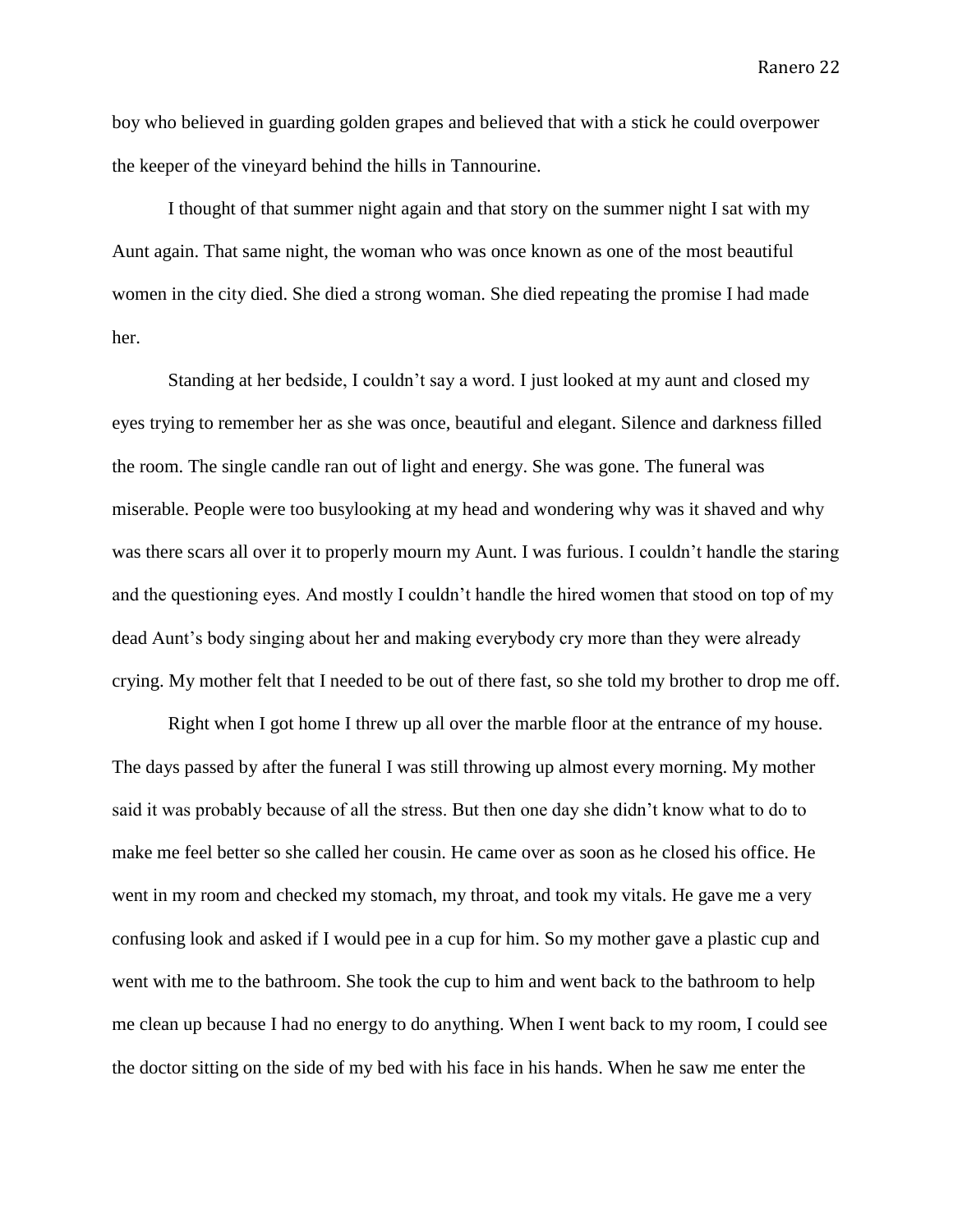room, he looked at me.

"If you would excuse me sweety I need to talk to your mother in private." I had nothing to say so I just nodded. After five minutes I could hear my mother scream and ran back to the room. She went down on her knees and hugged me. I pushed her away puzzled.

"What's wrong with me? What's going on?" my father followed with a terrified look on his face. She took my face and said in the most loving voice:

"You are pregnant! That animal that raped you got you pregnant!" Still on her knees, she looked over to my father.

"Habib what are we going to do?"

He looked over at me. "There is only one thing we can do Maryam. Only one thing."

Startled I stood by my bed."What do you mean one thing you can do? What are you going to do with me?" With my parents panicking I had no time to think that I had a baby growing in side of me. I had no time to realize that this baby might have been Joshua's too. Did my parents mean they were going to send me away until I had the baby or, worse, that they were going to abort my baby? That was my baby, and I wasn't going to let anything happen to it. Everybody in the room seemed to ignore my presence; they were plotting my baby's destiny without asking my opinion like it didn't even matter. After what felt like an eternity I screamed from the top of my lungs:

"Don't you people realize that it is *my* baby who you are trying to kill? This is my baby and no one is touching me. And for your information it might be Joshua's baby. Yes! I slept with him. I loved him and slept with him. No one is touching my baby."

Silence fell in the room. They looked at me with great sadness and dissapointment. I couldn't understand how they could claim to believe in a society with the highest family values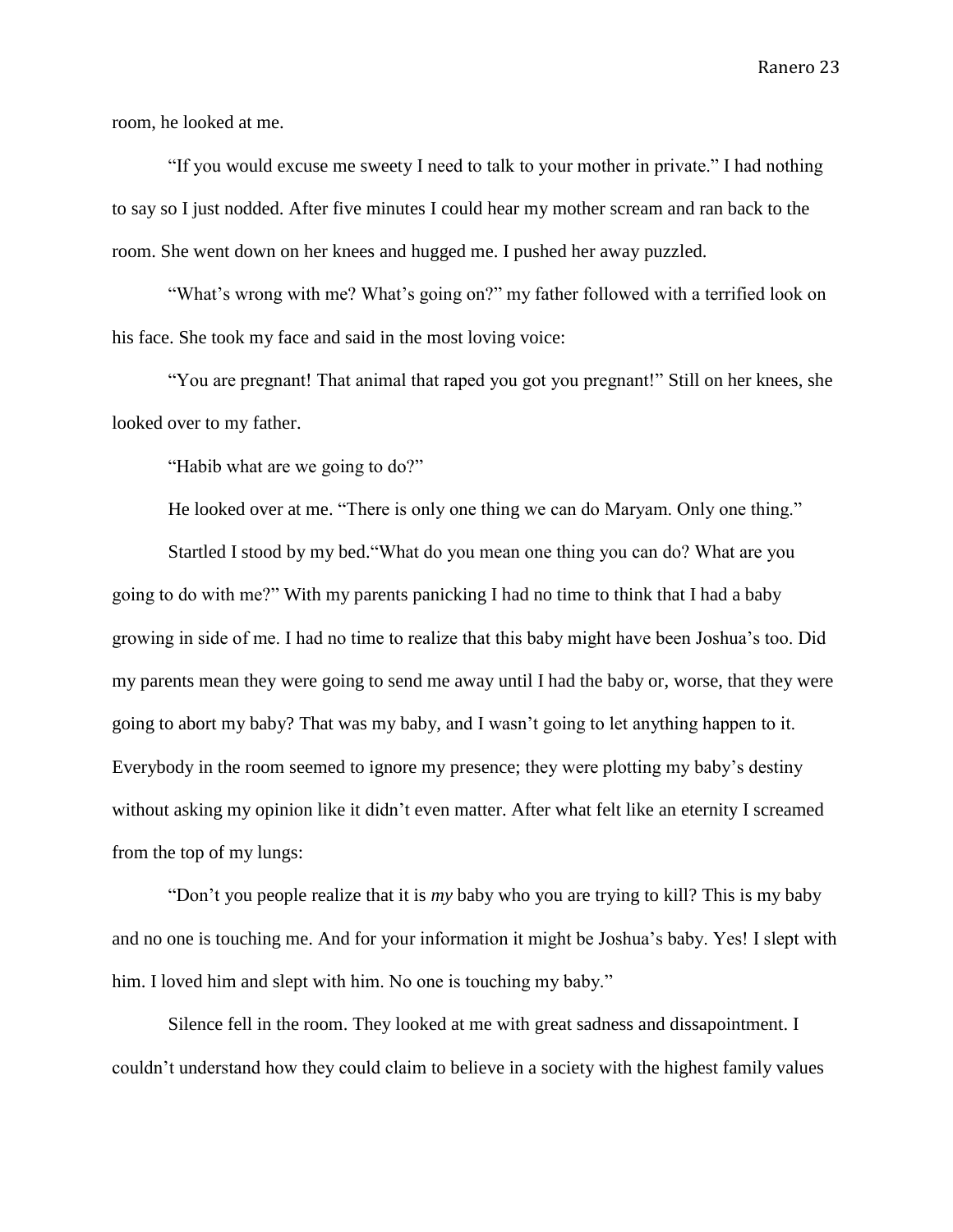and yet still be willing to kill an unborn child because they feared facing a society with an unmarried pregnant daughter. I grew up listening to them criticize Lebanese culture for being narrow-minded and Islamic culture too, yet here they were submitting to their rules. They were willing to kill my baby instead of facing that same society. I remembered Joshua's words at that moment describing how women in America were willing to raise their babies and go through harsh conditions as a single mother instead of aborting their babies. Whatever my parents and the doctor were plotting on doing to me I knew that would protect my unborn baby at any cost.

My mother came over to me after talking to my father and her cousin outside my room.

"Why don't take these two pills and go to sleep my darling?"

I looked at her and said: "Mom you won't let anything happen to my baby right?"

"I don't want you to worry about anything now. Just take these sleeping pills and go to sleep. We'll talk in the morning, ok?"

I had no idea why, but I trusted her at that moment. I trusted that she would understand my need to protect my baby just like she would protect hers. I took the pills from her hand and swallowed them. I fell asleep that night thinking that I would call Joshua in the morning and tell him that the baby might be his, and maybe he would help me leave this country even if he didn't want to be with me anymore. Maybe there was a way for me to finally be saved.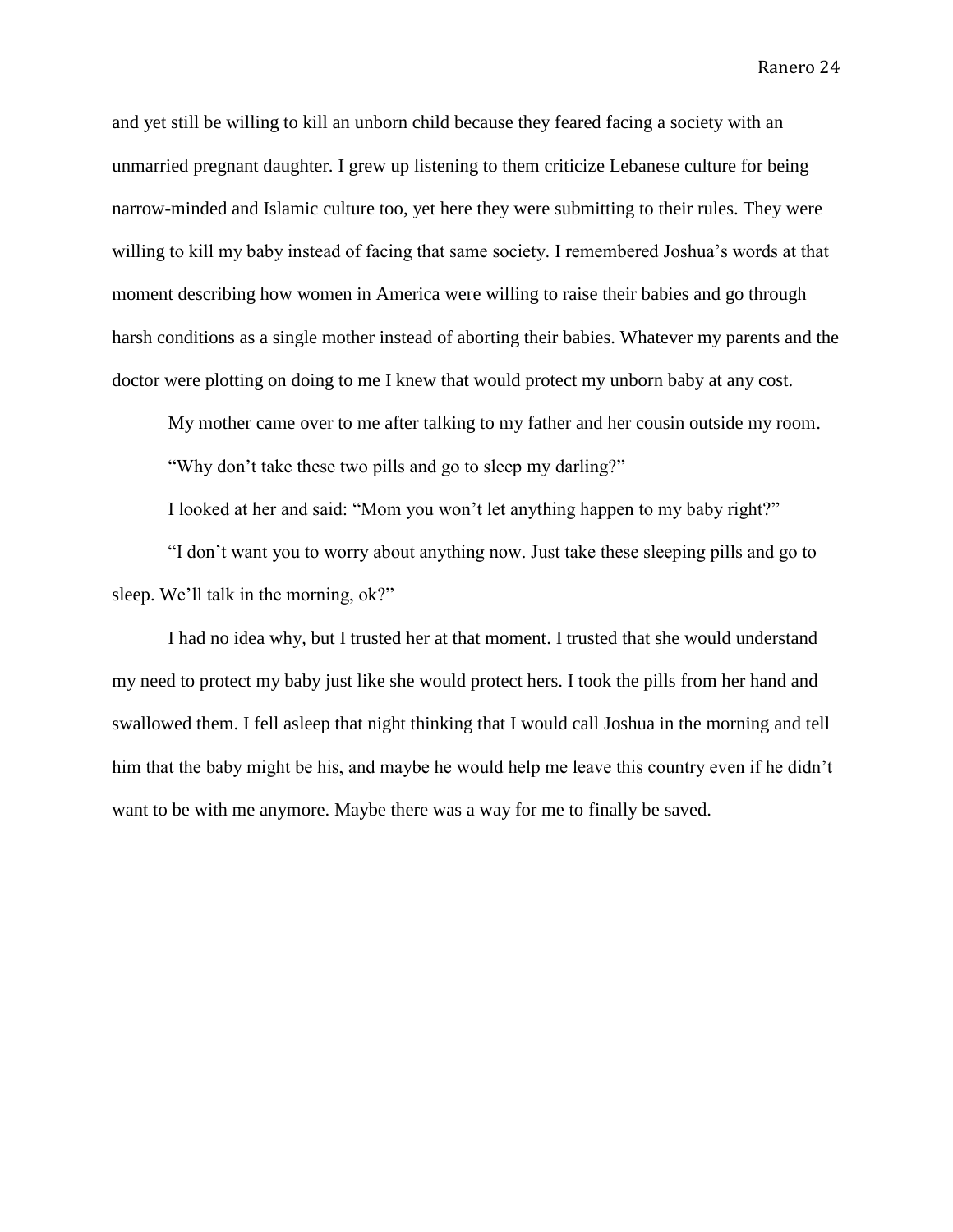#### Chapter X

# What was left of me?

After I trusted my mother to protect my baby, and after she had given me the pills she had claimed were only sleeping pills, I woke up to the most unbearable pain in my back and abdomen. I woke up because of the screams that were coming out of me. I couldn't straighten my legs or breathe. I opened my eyes and barely saw through the tears that my mother, father and her cousin were right at my bed side. I tried to get up but I couldn't. Through the pain I tried to move my legs but I couldn't. I felt wetness all over my body. I pull the comforter my mother had covered me with before I drifted to sleep and saw that I was swimming in a pool of my own blood. I heard screams filled with agony and pain and then realized I was the one screaming. It was my voice. It was my pain. I couldn't understand what had happened to me. Why was I sleeping in blood? Why was I covered in blood? Why was I in so much pain? What had they done to me?

I trusted my mother, and she had failed me. I trusted that she would protect my baby like a real mother should. I felt like I was watching myself from the side of my room and wondering why I was still screaming. I couldn't make it stop. I would never hold my baby myself and protect her from the cruelty that her own family was doing to her. They had killed my baby. They had taken from me the only reason for me to live. They had taken whatever was left of my soul.

And then, the same feeling of emptiness that I had felt the day I was raped went through my body. Silence fell all around me. I can see everybody around me talking but heard nothing. I look over at the door of my bedroom to see Charbel standing there covering his ears, tears streaming down his face. I looked at him and couldn't help but smile the saddest smile of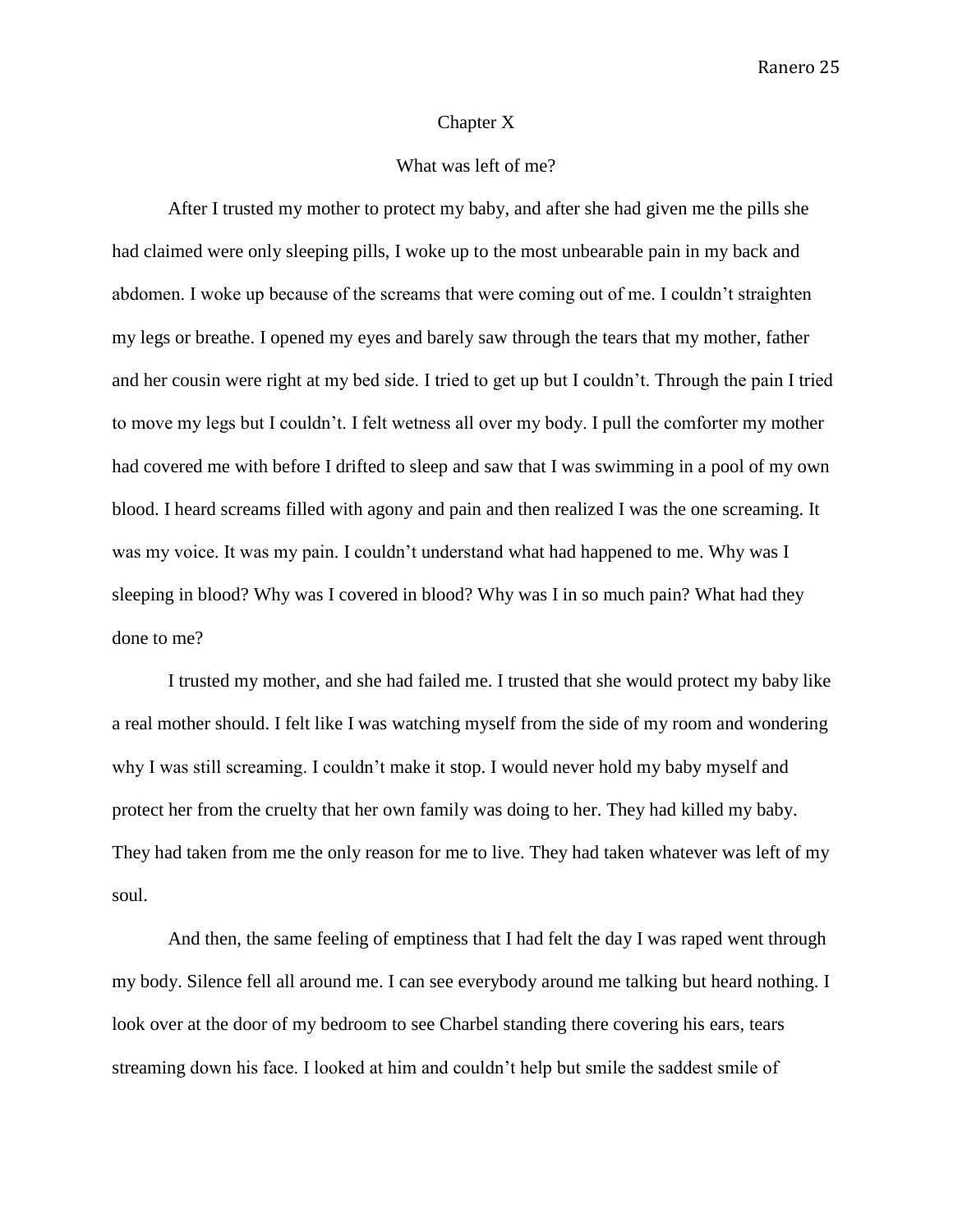despair. I wanted to tell him to take me away. I wanted to tell to make them disappear. I had no idea how, but he understood me. He ran to the room started pushing, punching and screaming at everybody to get out of our room. He had said our room. He was there to protect his me. He was there for me. After they left, he came over and lay right beside me in bed. He put my head on his chest.

"I am so sorry. I couldn't protect you. This is my fault. Everything that has happened to you is my fault. I am your brother. I should've been there. I should've protected you even form my own parents. I had no idea they gave you these pills. I should've been there the whole time. I am so sorry." He kept repeating that he was sorry over and over to the point that I couldn't understand him because he was saying it and crying at the same. It was all over there was no need to say sorry any more. It was too late. He held me until I fell asleep from exhaustion.

I woke up and I was still in my room, still sleeping in my own blood. I barely had the energy to move my head to the side and there it was; the only thing that could save me. I pulled myself up and looked out my bedroom window. After everything that had happened to me in a short period of time, I saw the rain hitting the glass of my window. I pressed my hot cheek against the cold glass. The sky was filled with anger, raging back at me.The reflection I saw in the window revealed to me my hollow soul; tears fell from vacant eyes.

The sound of the storm buffered my cries as lights from the street flashed in front of me, flashed with it the memory of that bare back, the cold rough skin against me, the smell of sweat, mold and cigarettes.

I touched my head and felt the evidence that it wasn't just a nightmare; my shaved head testified to the truth. I touched my belly, and the emptiness inside testified to my loss. How could this have happened? I wondered over and over. No answer. No reasonable explanation. I was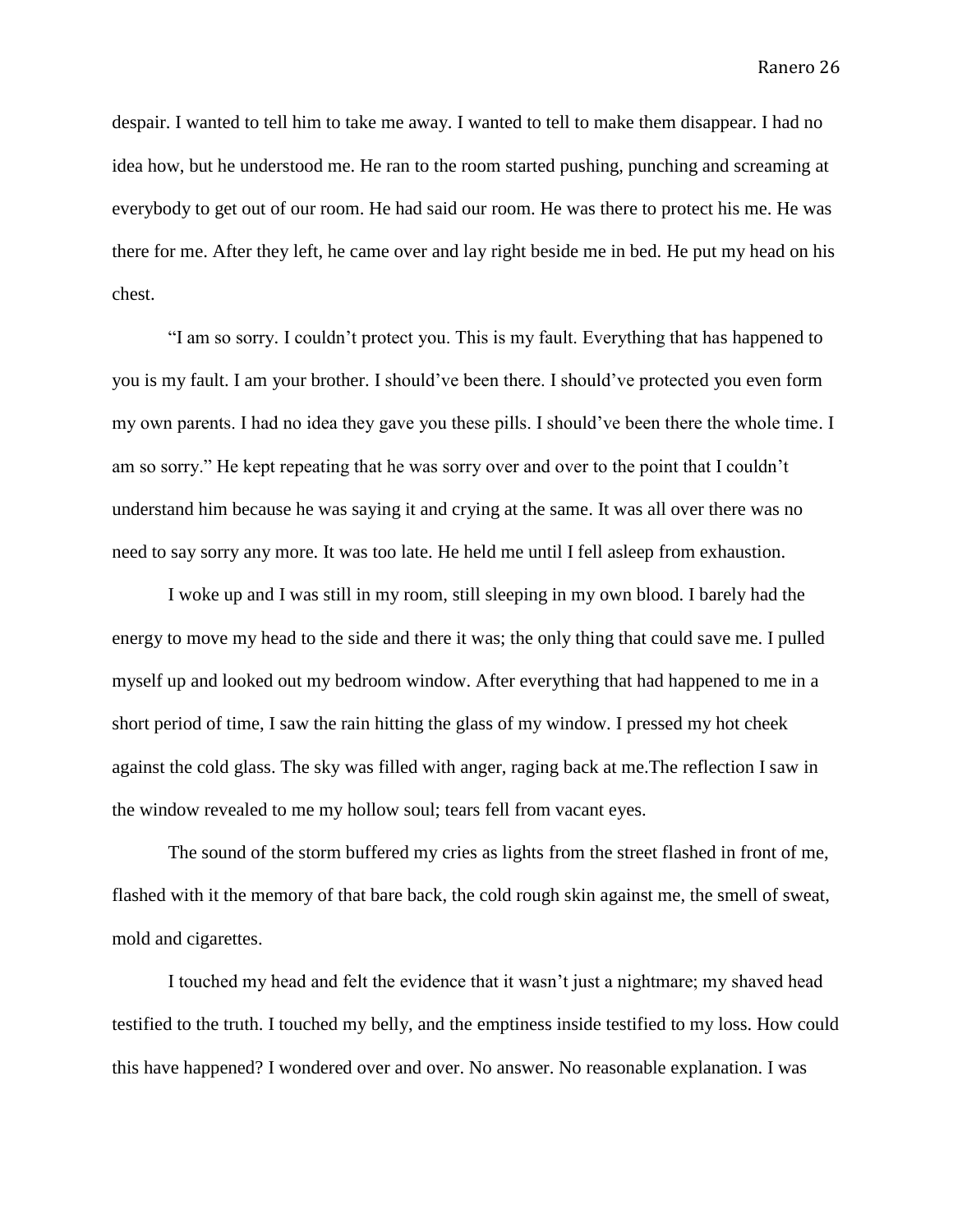lost, confused, and the only answer I had was laying there next to my night stand. The answer was in the bottle of pills right in front of me.

My dear mother had forgotten the bottle of Xanax. She had been giving them me for the anxiety and the depression I was in after the rape and my aunt's death. All I saw when I was looking at the bottle was salvation. Release form the pain that I was in. I lost my aunt, Joshua, my best friend, I lost my soul when I was raped, and now I lost my baby. All I could see when I looked at the bottle was the end of pain and maybe a better ending. I took the bottle and swallowed everything that was in it. That was it. I was going to finally sleep. No more nightmares. I would sleep now and wake up and everything would be beautiful again. Maybe I would wake up and all this would be a book that I had been reading a book I hated so much I would burn it to ashes. Maybe the pain would go away. And then there was nothing but darkness.

"Can you hear me? Open your eyes. Open your eyes and tell me your name." Was I dead? Was it over? I had no idea who was calling me and why he would want me to open my eyes. Didn't he know that they felt so heavy? The voice was wearing glasses, a medical mask under his chin. He was staring down at me.

"Welcome back. You scared everybody around here. We thought we had lost you."

I couldn't understand what he meant, but I saw people dressed in white robes roaming all around me. Suddenly, I felt a tube shoved down my nose, needles and tubes in both my arms and wires coming out of my chest. What the hell was going on? I realized I was in the hospital, and these were doctors all around me. I went back to sleep right away because my mind and my body were too tired to analyze anything around me.

I woke up again and the first person I saw in front of me was my mother, crying.

"Why did you that? You could've died?"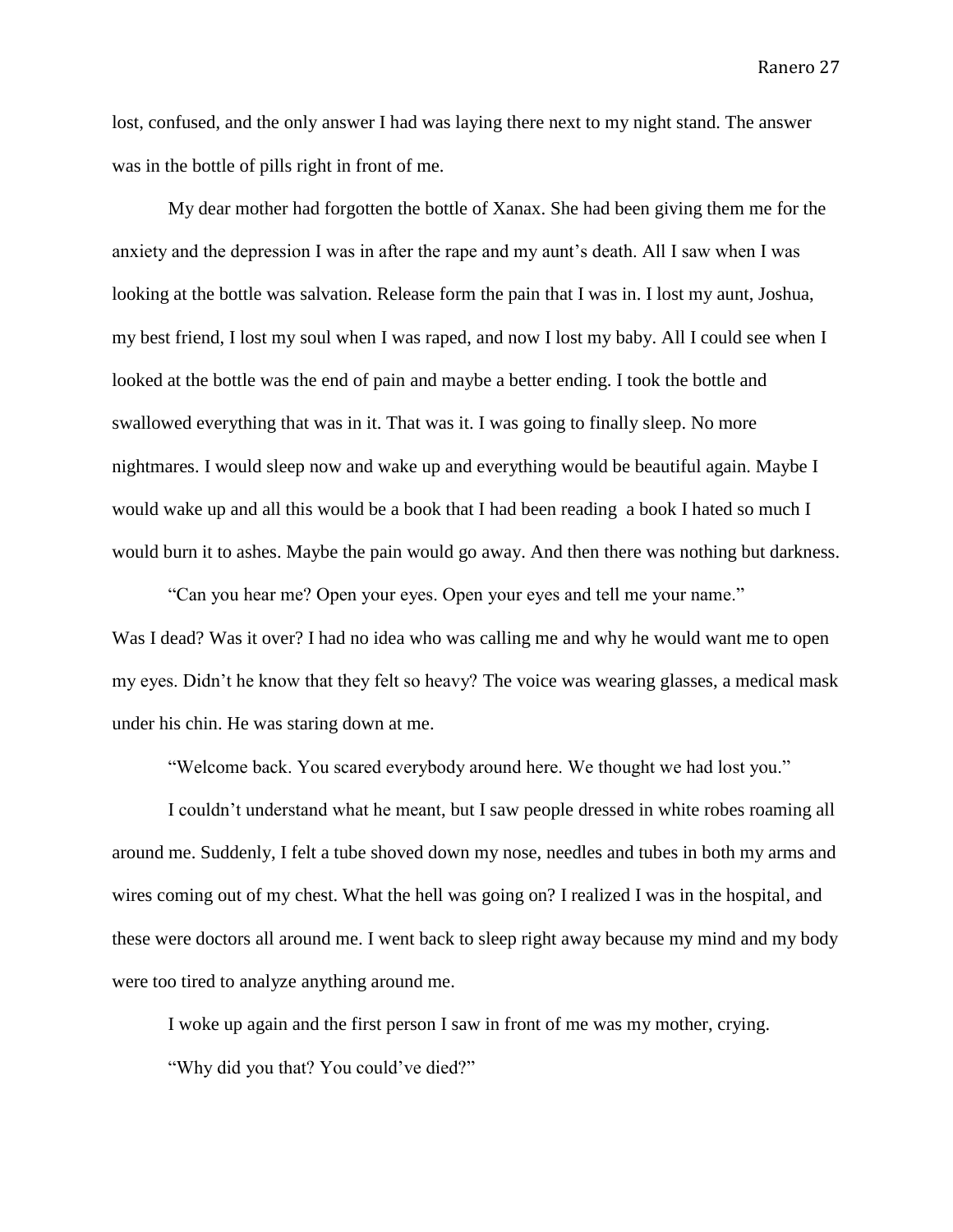"Then you would know how it felt to lose a child." And I closed my eyes and refused to open them again. But before I could go back to sleep I heard a very serious voice coming for the end of my bed. I opened my eyes and saw a police officer. When he saw that I was awake, he came over and asked me why I had tried to commit suicide. He explained to me that I was a minor and whoever was the cause of this would be held accountable.

"So you can put them in prison and rape them? Because as I know that is the kind of punishment you people hand out. I need you to get away from me and never show me your kind ever again."

I closed my eyes and hoped that he would just disappear. And, for the first time, my wish actually came true. I saw from the big glass window to my left that he was talking to my father, and then he left and never came back. A few minutes later, my father came over and said:

"You are going to get through this. We are going to take you home soon and everything is going to be alright again." I looked at him with tears in my eyes.

"Again? Things were never alright in the first place." And I turned my face and asked him to tell Charbel to talk to me. When Charbel came to the room, I saw in his face the look of defeat, like a bird with a broken wing. He smiled at me.

"I am not going to lie and tell you everything is going to be ok and life is beautiful." I thought at least he wasn't demented. I took his hand and said:

"Please, don't let anyone come near me anymore. That's all I am asking you." Before he turned to leave I asked him, "Why didn't you let die? Why did you let them bring me hear?"

"Because Aunty Nay made me promise that I would never let you hurt yourself. When you were outside with Rania the night she died she told me that she was scared you might hurt yourself, and she made me promise to tell you every time you felt that way to remind you that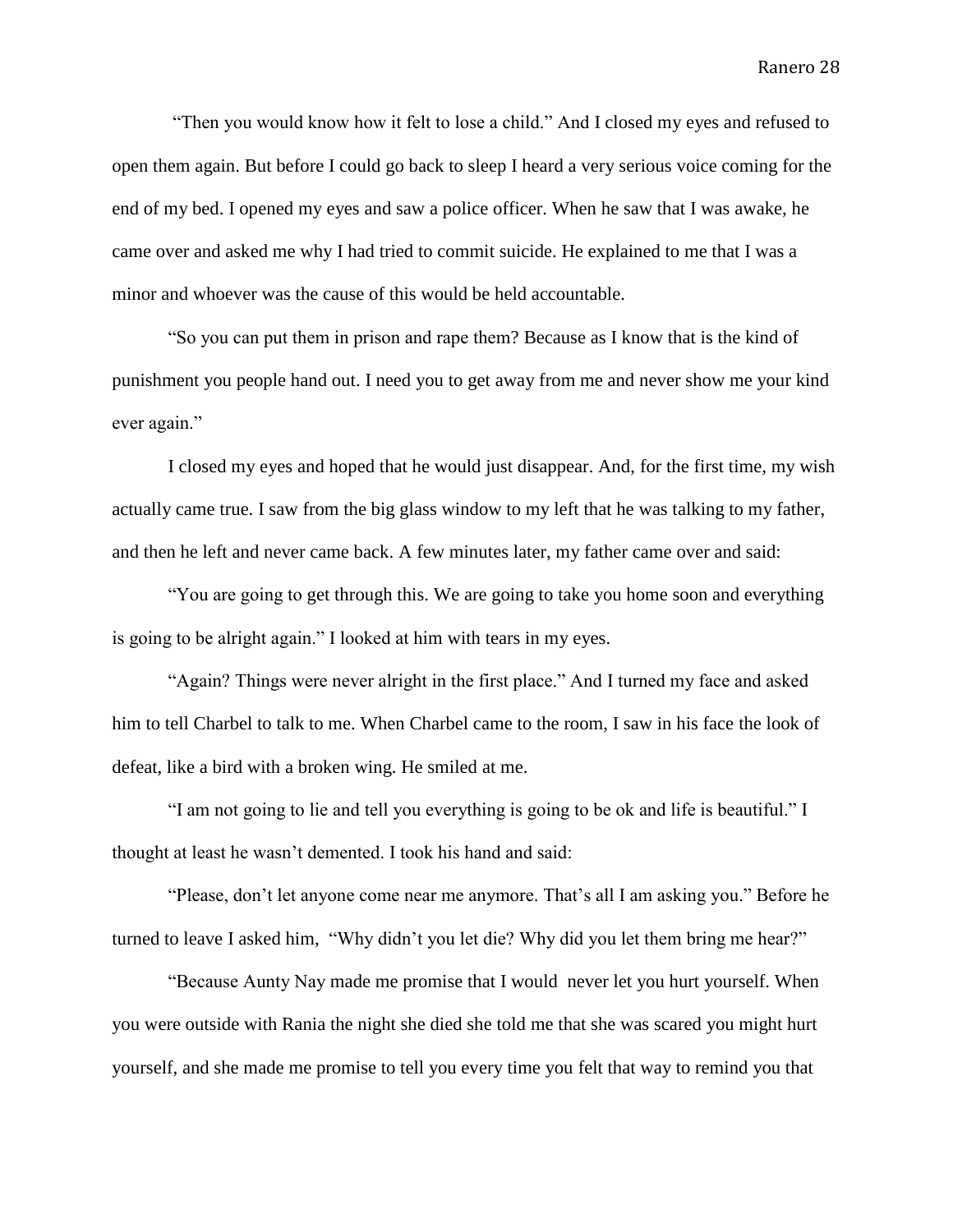you are going to be ok and that she is still watching over you." Then he left.

Was she watching me the whole time I was in the hospital? Was she disappointed because I tried to end my life? I knew that she would've understood why I did what I did. Maybe if had been alive she would've been the one protecting me and my baby, like the time I ran away form home when I was eleven because I had a fight with my mother over my math homework. She was the one who knew where to find me. She knew I would be hiding in one of those caves leading to the Roman castle on the beach. Wherever she was, the words my brother said lifted my spirits a little bit. Maybe I didn't die because I had a purpose. Maybe my story would be heard one day, and my misery might change another girl's life.

Recovery at home was dreadful. The whole family visited and brought me flowers wishing me get well from the food poisoning they thought I had. My parents lied to the whole world and told them that I got food poisoning form restaurant food. Life after that was worse than before. I couldn't accept living in the same house as my parents anymore.

One night I put my clothes on and walked down to my father's barbershop. My mother and father kept asking where I was going, but I felt no need to tell them anything about me. There was something that had happened to the way I looked at them, and I believed that no amount of affection and care they provided for me would make up for what they had done to me. So without any explanation I walked out of the door. I knew Charbel was still at work, maybe tattooing someone. He always stayed after hours. My father always thought he was just hanging out with some friend. But this time he was alone. When I walked in he was smoking.

"Please don't tell dad that I smoke."

I smiled and said, "I think I am the last person to tell your dad anything. Are you busy? If not, I want a tattoo. Tonight. I want a Phoenix on my whole back. It might take all night. But I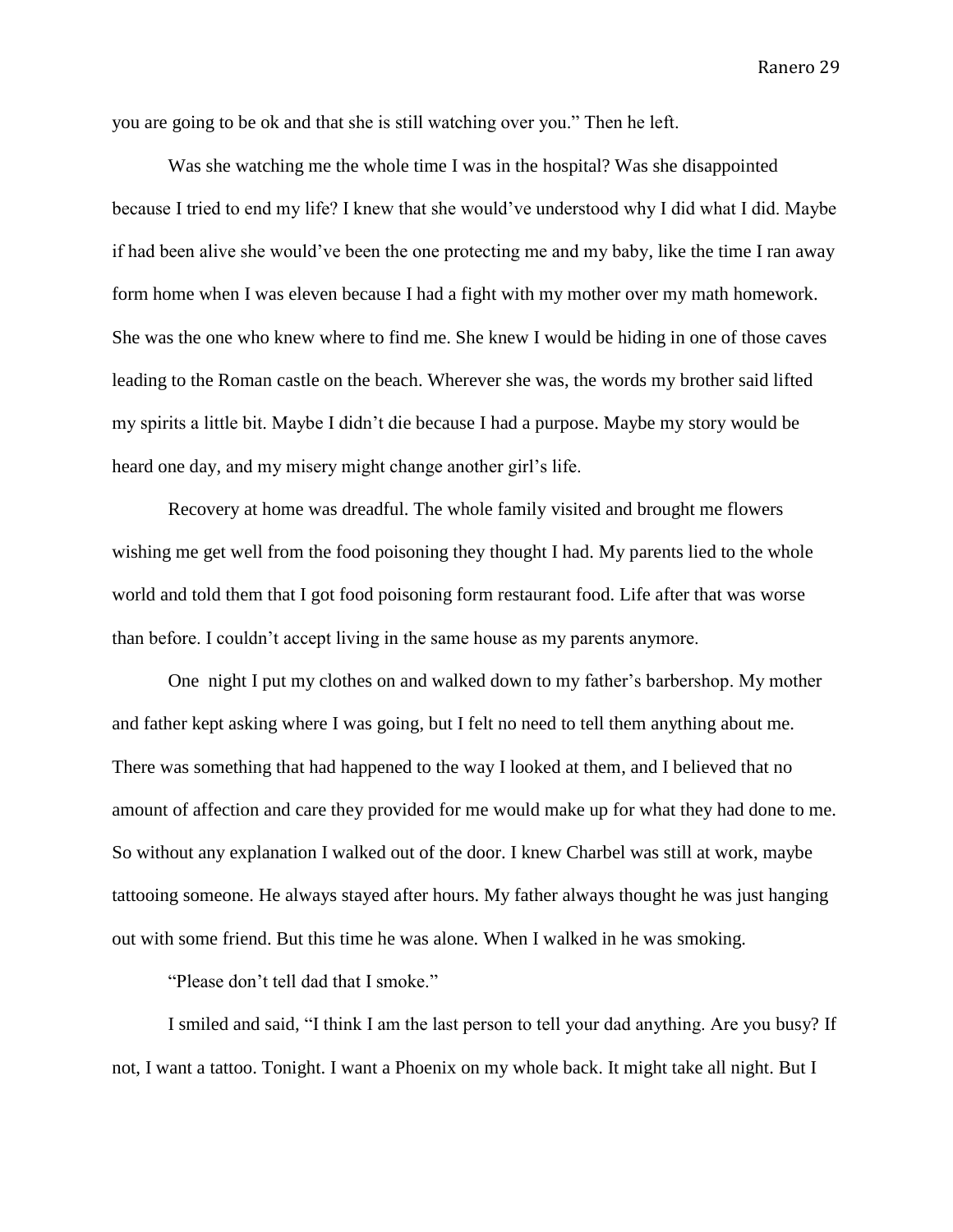have time. You can call your parents and tell them that we are going out together." Immediately, he put on his surgical gloves and uncovered his machine.

"Anything you want little sister. Anything you want." Little sister he said. Nothing about me felt like I was a little sister. And there I was. I took my shirt off with my back facing my brother, laid on the sofa in the salon and closed my eyes.

"I'm ready whenever you are." The first time the needle touched my body it tingled; it hurt but it was exhilarating. I needed it. Pain made me feel alive for the first time in a long time. I got used to everybody destroying me, but self-destruction felt surprisingly rewarding. Every time the needle touched my back it felt like a click of a movie that I kept rewinding in my head. Thoughts started racing through my mind. Here I was tattooing the Phoenician Phoenix on my back. A culture that Christian people decided to adopt as an identity so they could reject being called Arabs. We created this fake identity to feel superior to everybody around us. They claimed they were the heirs of Phoenician forefathers. They adopted a lifestyle closer to the French and the West, claiming that they were more civilized than all the Arabs around them.

I saw them—us, all of us—as the most hypocritical people I had ever known. They led a fake life all those centuries, denying that, when came down to it, they were more Arab culturally then they cared to admit. They would rather murder unborn children than face society and say:"Yes, my teenage daughter is pregnant. Get over it." They would rather claim that Jesus forbade sex before marriage instead of educating their kids about the subject or teaching them to make right choices, regardless of what their neighbors thought of them. They would raise their boys with the utmost freedom yet deny their daughter the simplest joys in life, because society won't forgive.

History says that the Lebanese people are survivors, fighters that stood in front of the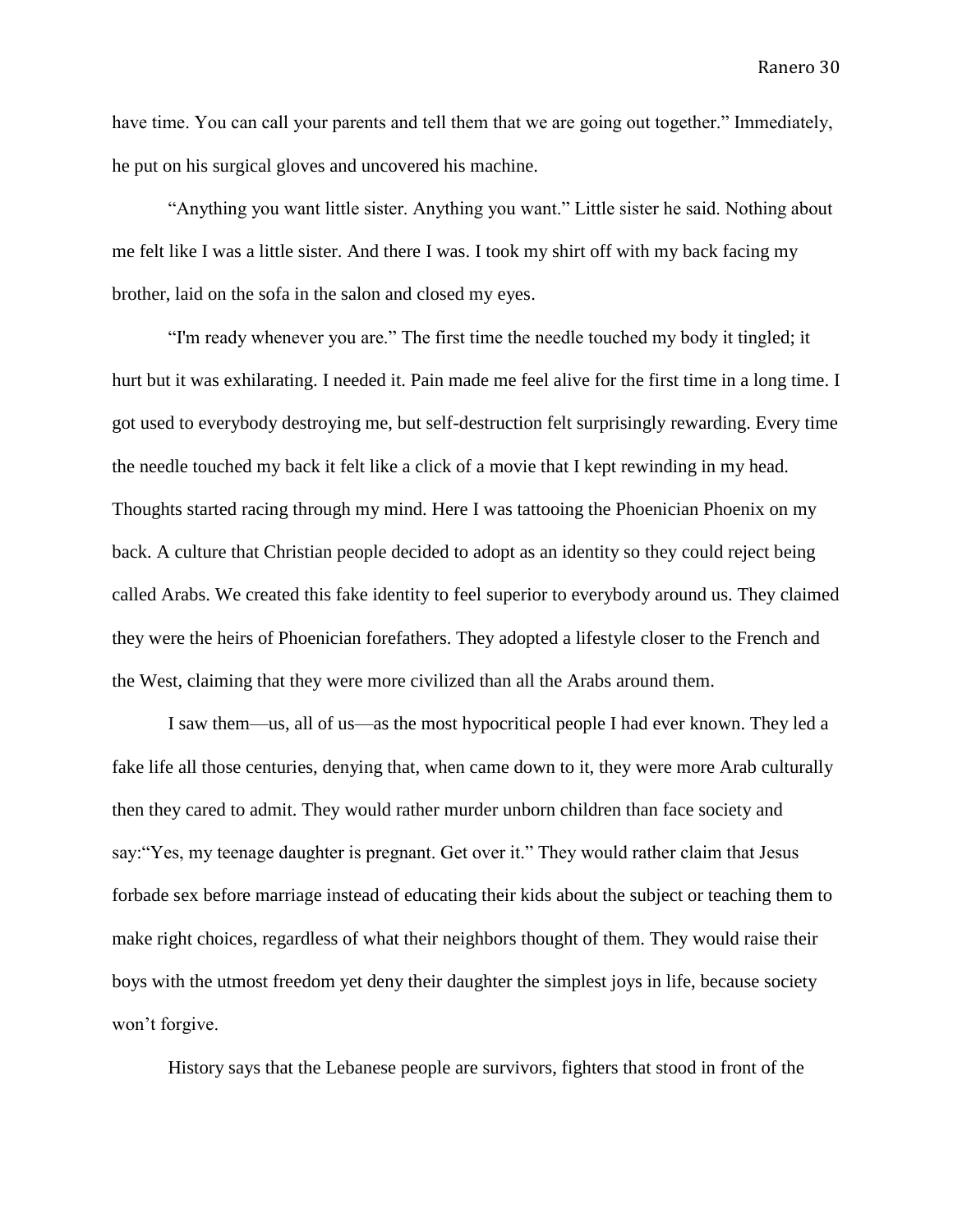Othman Empire and won, the Roman Empire and won, French colonization and won. They fought the Syrians, the Palestinians, and the Israelis and even fought each other, yet they survived. But how can they win over their own sense of what is right in society? Maybe once and for all, I thought, we should take a look at each other and stop living the illusion that we are better than anybody else. Maybe we needed to realize that just because we are dressed in the latest European fashion we are no different from the other cultures around us. My thoughts kept racing along with the rage and anger building in me.

After the war I wondered if I ever could forgive my country for the horrible time I went through, now I wondered if I could ever forgive my family or this society I lived in. I started to form a plan.

"Would you mind buckling your seatbelt miss?" I heard the flight attendant say the words, but I had forgotten where I actually was. I looked over and there she stood, a stewardess wearing a maroon skirt. She was leaning on top of me with a smile on her face. I smiled back and fastened my seatbelt. I look over the window to my left, and there it was: Beirut's International Airport, and I was finally leaving. After my tattoo my parents decided to send me away for some time to my mother's cousin in the United States. All I knew was that she lived in a state called Washington in a city called Seattle. The only thing I knew about it was that the movie *Sleepless in Seattle* was made there and that it rained a lot. Corruption in the government finally worked in my favor. My father had a friend that was an officer at the American embassy. He had stamped the visa good for five years on my passport without even meeting me.

So here I was confused about whether I should cry or smile. I had just seen my mother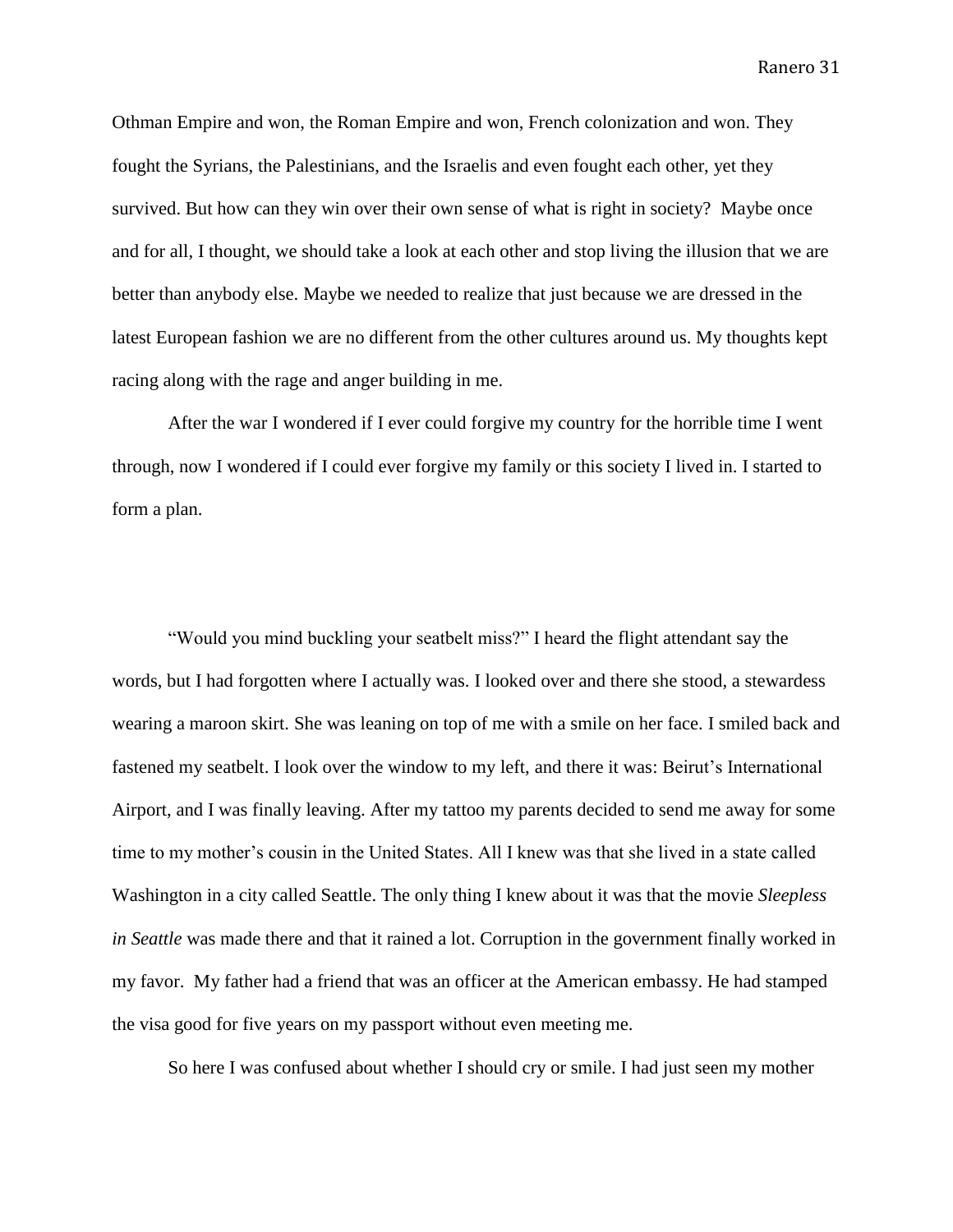cry saying her goodbyes to me. My father held me so close as he gave me the last piece of advice he could give me: to take care of myself He said that they would be seeing me soon. My brother was the only one that made my heart break as I said good bye to him. He had said nothing. He just held my face in his hands, kissed my forehead and gave me an envelope to open on the plan.

He looked at me, and he didn't know what to say. I knew that in his eyes he was admitting to failing me all these years.

I had tried to be there for him through his marriage. I had believed my parents' show of tolerance for other religions. All those years growing up, my father taught us to love and respect all people of all religions, especially Muslims, but that came down crashing on both of our heads, my brother and me. Not in a million years would I have thought that my father's beliefs were nothing but an act. The problem was that he, himself, did not really know it either. Once my brother told them that he loved name of girlfriend and he wanted to marry her and spend his entire life with her, my parents showed their true colors as Lebanese Maronite parents. The idea of tieing their life with the life of a Muslim family scared them, and once again a social wall, a social barrier, forbade them from seeing what was obvious: their son's happiness rather than their community and society's judgments. When would it ever stop? When would they just see us in front of them without the shadow of an entire world of norms and rules that would not only degrade us as humans but also create an even deeper valley between Charbel and I and our parents?

I felt that as I held his envelope unopened. I ripped the papers out and there it was a small Phoenician Pendant figurine to put on with a note:

"Just to remember where you came from."

Where did I come from? I couldn't help but wonder what if my past broke who I was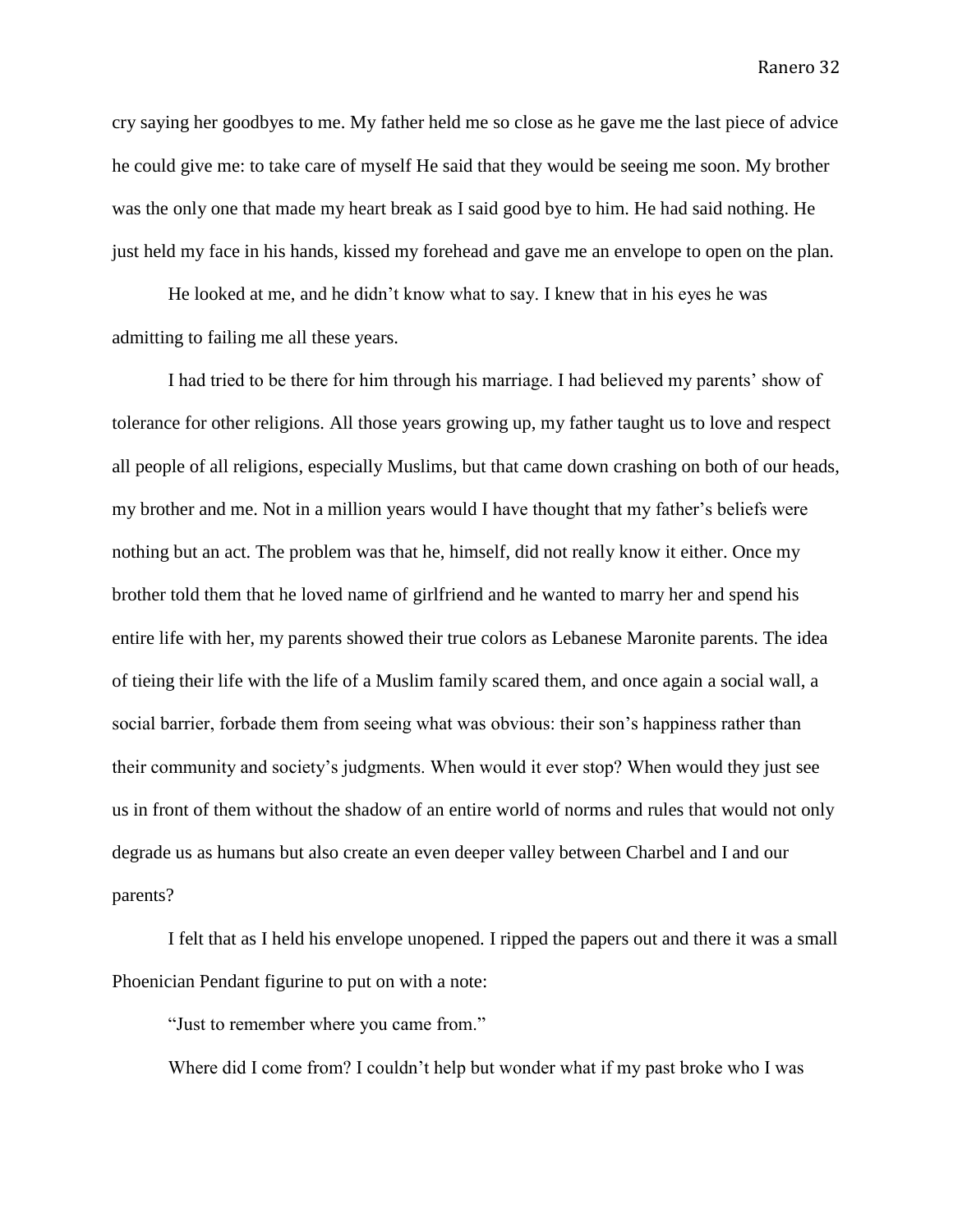instead making me who I might be?

The sound of the engine took my mind out of the despair I was sinking in. Suddenly, I felt the plane depart from the ground and then there I was, out of Lebanon, out of my home. I closed my eyes so tight and when I opened them again I looked over and all I saw was the Mediterranean Sea. I felt warm tears falling down my face. Despite the anger I had towards that country it was still my home. Was I ever going to step in that sea ever again? Despite the resentment I felt towards my parents, was I ever going to hold them again? Was I ever going to read with my brother at bedtime again? I did not know what life had in store for me. I did not know if what it had in store was my ultimate destruction or a fresh new beginning. Whatever it was, it would not change what had happened to me, but maybe it would help me heal instead.

#### Epilogue

#### An affair with the Mediterranean

Summers on the coast of the Mediterranean are always a journey that takes me from the brutal heat of the August sun to the breeze of the salty air. As I walked by myself around eleven thirty at night, I realized that my relationship with the sea was not just a love affair between a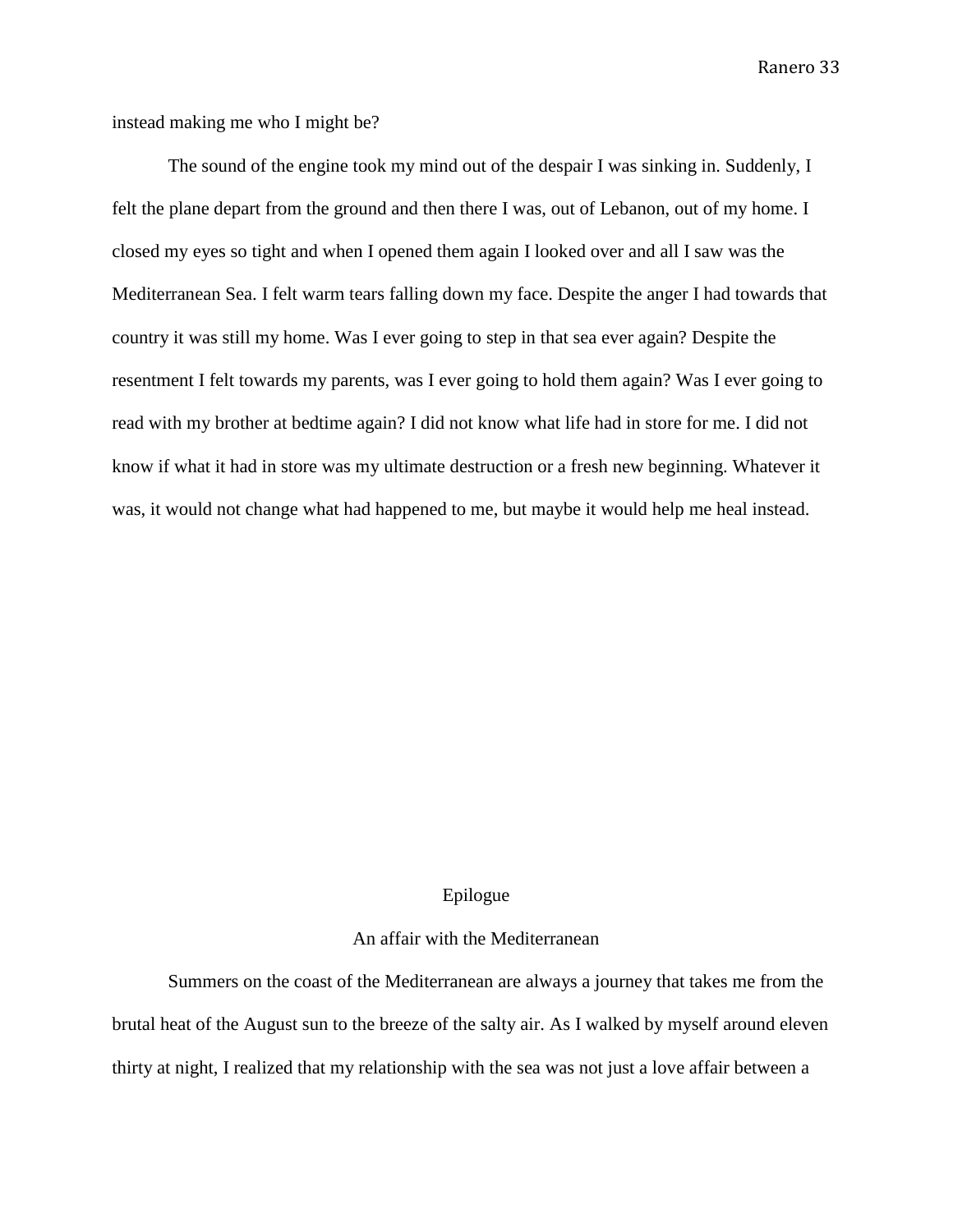woman and the endless hope that the horizon brings, it was the therapy I needed every summer in order to survive another year away from home. Looking at the sparkling surface and trying to draw the circle that defines the moon reflected on the water, I wondered if it was cheating on my husband the feelings I had towards the sea. I wondered if I had confided in him that every minute spent away from this place caused the lit candle facing the fire he stirs in my heart to diminish year after year.

About ten years ago, I stood exactly where I was standing today. Except, I remember, my thoughts were different and my feelings weren't that serene. I had anger eating up my insides, consuming my spirit. I remember standing there looking at the exact same moon's reflection wishing any wave would take me away to any country on the other side of the horizon. My dream was to spread my wings wider than this country was allowing me to. To spread them wide to reach a place where existing wasn't such a daily struggle for me. My dream was to feel different sand wiggling between my toes. Anywhere but here!

But today, I take a deep breath; I close my eyes and release my other senses. I want the presence of the sea; I want its entity to fill up my entire body: the smell of the salty water filling my lungs with warmth and tingling through my veins from my nose all the way through my lungs, the sounds of the waves are my personal lullaby, soothing my nerves from my ears to my brain straight to my heart, and the mist of the waves caresses my face like a lover in the blindness of night. My entire body surrenders, my soul belongs to the sea.

Now this thought and this feeling bring a knot to my throat. My home, my neighborhood, my family, my friends! People who loved me unconditionally. A place I was never a stranger. Memories I created in this place would follow me forever: that careless summer with Joshua, my virginity lost behind the rocks, my confined confessions. On this is ground I am not an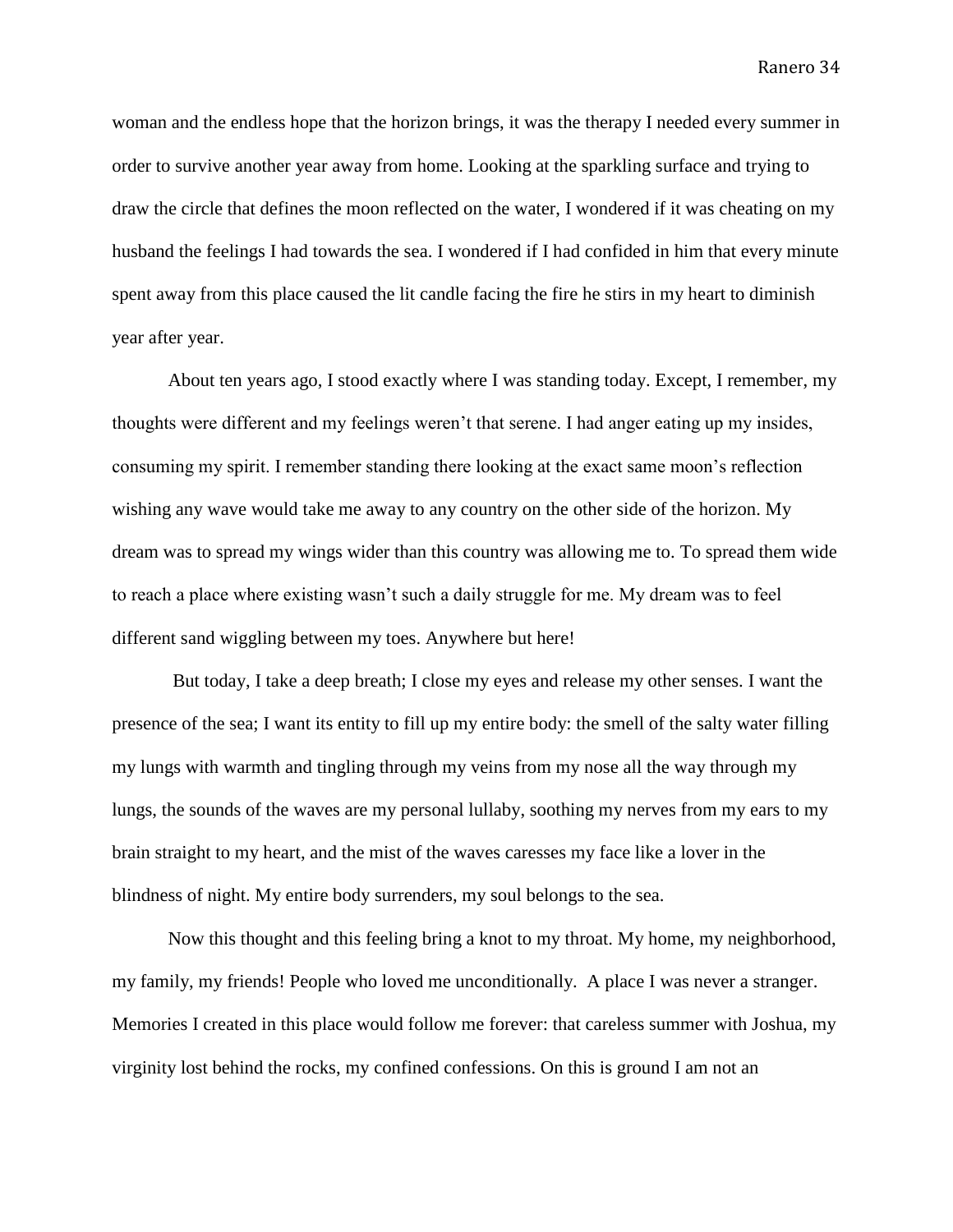immigrant; I am a trouble-making daughter, an annoying sister, a best friend. This place where I belong. Was it cheating? Am I cheating? I wondered! Can you only cheat on a loving husband with another human lover? Isn't cheating the thought that I might want to feel the Mediterranean holding me from underneath? This feeling that my soul is one with the water.

I remember a folk song made by the famous Wadih El Safi called Lebnan Ya Otet Sama, which means Lebanon a piece of sky. That song always brings tears to eyes every time I hear it. And for the first time I feel as one with the same piece of sky. We were one; nothing else mattered for that moment.

Yet again, how can I have been selfish all these years? My heart in one place and my soul in another; my heart belonging to a man, but my soul belonging to the sea. I feel torn between the two. I stand here divided.

Guilt is another heartache that suffocates my thought. I know the life I have beyond this horizon is safe, secure, happy and promising. But have I grown to love chaos? Is it embedded in my being to endlessly crave trouble? The same guilt made me think of the life my husband provided for me and for our daughter throughout these years; a loving comforting home. The life that I had dreamed of having when I used to stand here wishing upon a horizon.

I survived the destruction this same sea brought upon me. Yet I still owe it that I am who I am right now.

Before I leave again and go back to the organized life I have, I have to say goodbye again to the sea. I will always miss people in my heart. I will always leave people behind. The only road to recovery, I believe, is to learn how to deal with it. But how can I accept the fact that I will spend the remainder of my life in a world that will never accept me for who I am. I have to carry the burden of sacrificing one identity in order to earn another. After all, and most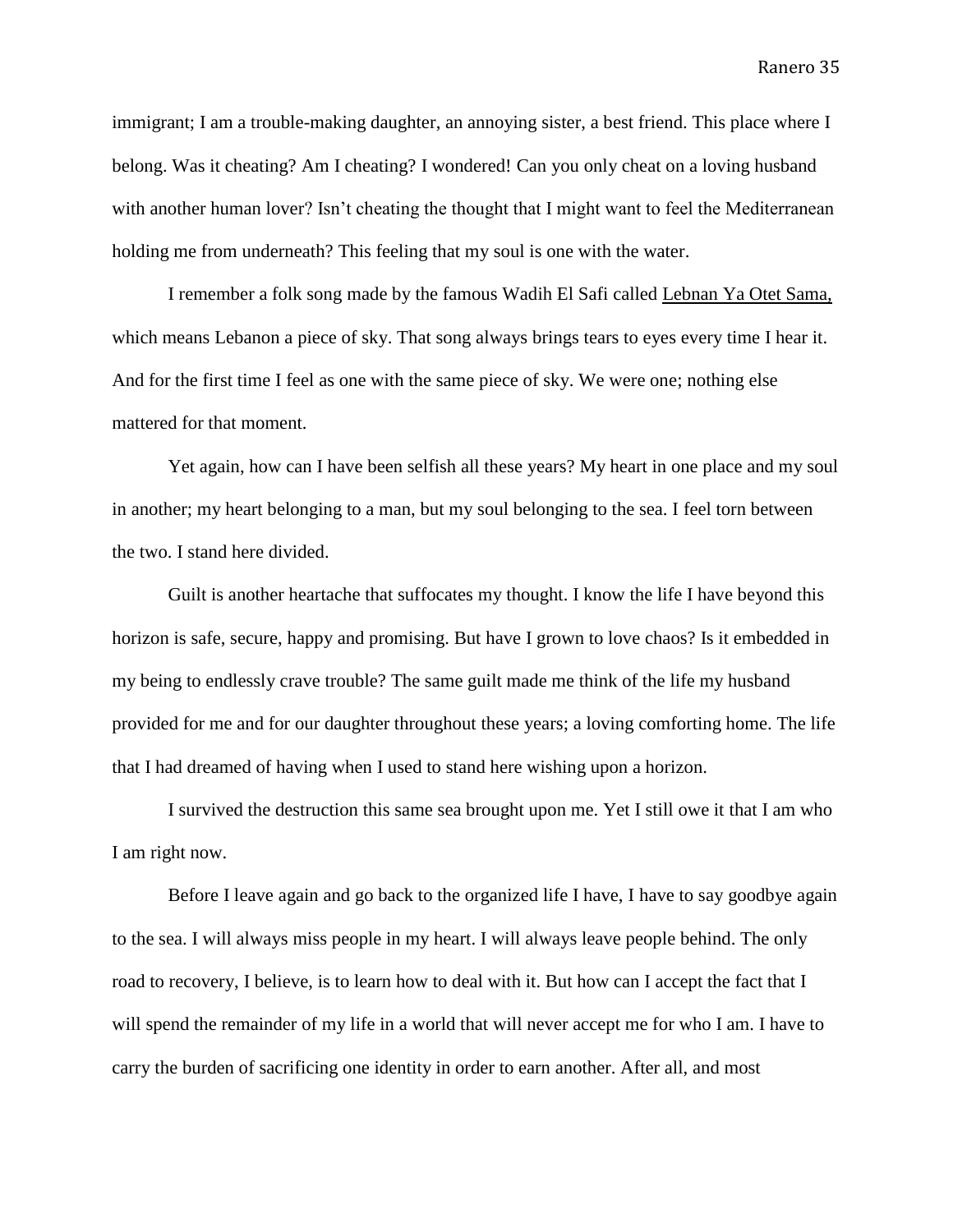importantly I have to learn not to let anyone other than myself pay the price for my own decisions. The sea had its chance and failed me once before. It failed to embrace my dreams and fulfill my desires. This has to end. We have to part ways. I look at the shiny surface and salute the lover with one single word:

"Farewell." I knew the following years I would physically stand again surrounded by the same water, yet I would not let it reach my soul.

I suppose it was nothing but an affair with the Mediterranean Sea. And, like all affairs, physical or spiritual, they must end before anyone got hurt.

Yet again, weakness overpowers me every year; I've made this promise before.

I stand here facing the sea. I take a poem I hid in my pocket, the same poem I started on the plane the day I left home as a teenager. I open the pages and take a deep breath.

# A Cry

A tear

A breath

A whisper

Turmoil, everything went numb

There was nothing left but a squint through unfocused vision

A whisper I heard pleasing me to come back

Come back to the light it wasn't all lost

The breath I heard was the last one I was meant to hear

A tear

A breath

A whisper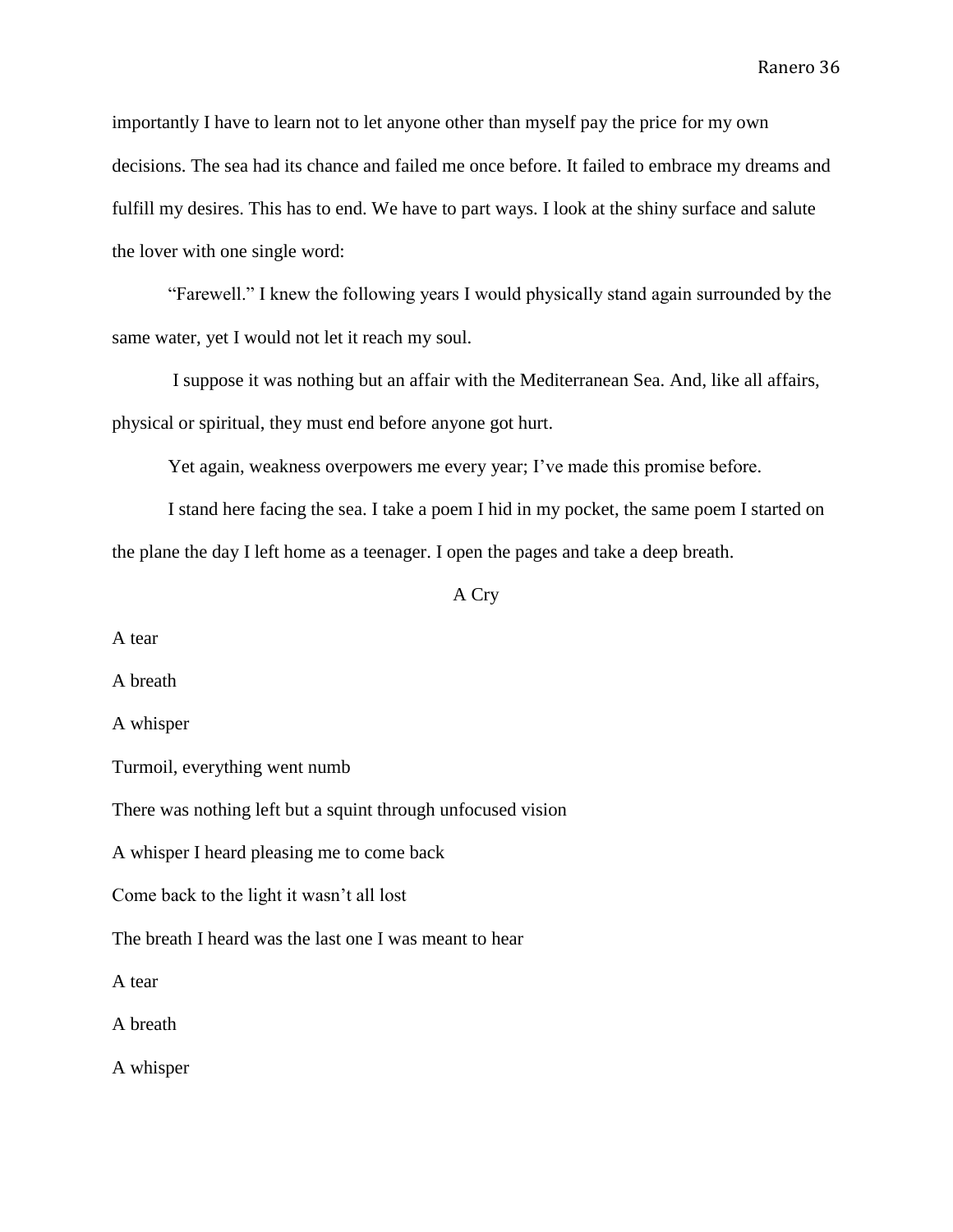I heard her voice asking why

Why is she asked a lost soul

They say you see a light at the end of a tunnel

Why is it that I heard a voice, a noticeable locution

She kept hollering yet the other end was wresting my remains

A tear

A breath

A whisper

Yet her voice began to allay the demons unraveling

The rage subdued, my whole rescued

Whole again, home again, a fissure was left unattended

A folk tale was told and the voice traveled

A soul was saved by a whimper of a mother

A tear

A breath

A whisper

They all start with once upon a time

That tale told by a fairy one night

A closed eye saw the dust twinkle

A ruffle on my soul felt nothing but a sublime

Ostentatious light I saw traveled into my internal temple

… A tear

Her unblemished tear in her eyes glimpsed, our souls intertwined